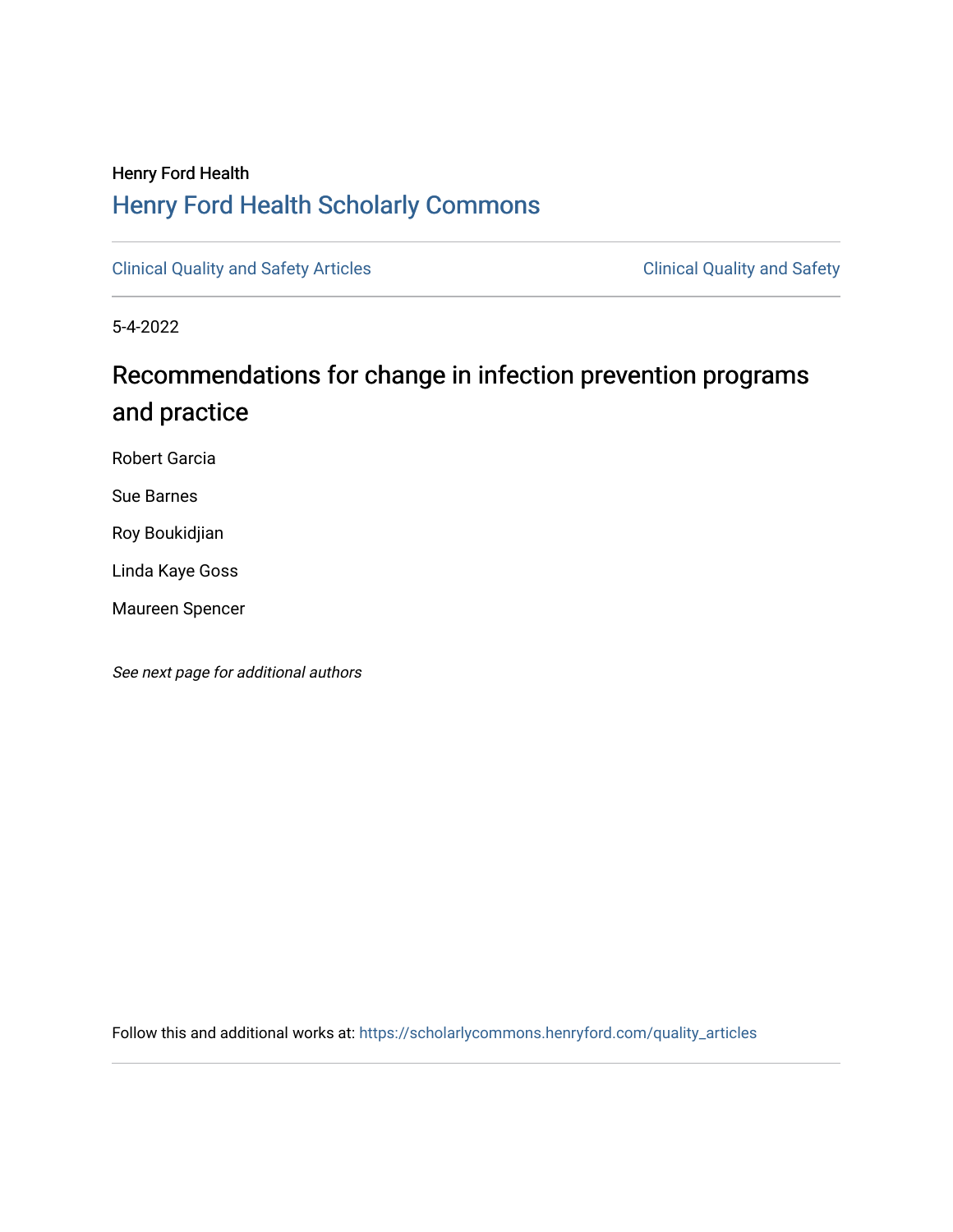### Authors

Robert Garcia, Sue Barnes, Roy Boukidjian, Linda Kaye Goss, Maureen Spencer, Edward J. Septimus, Marc-Oliver Wright, Shannon Munro, Sara M. Reese, Mohamad G. Fakih, Charles E. Edmiston, and Martin **Levesque**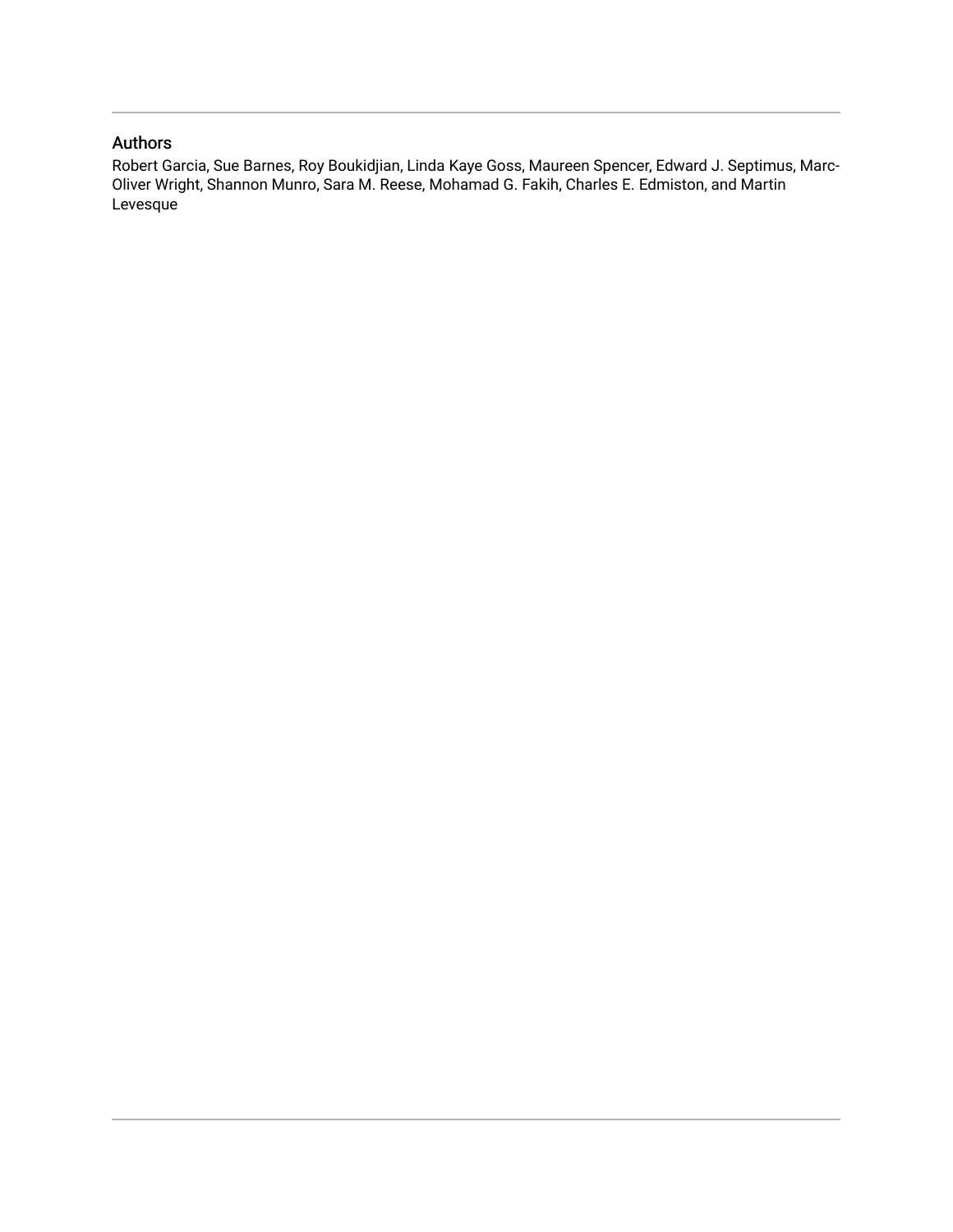# RTICLE IN PR

[American Journal of Infection Control 000 \(2022\) 1](https://doi.org/10.1016/j.ajic.2022.04.007)−15



Contents lists available at [ScienceDirect](http://www.ScienceDirect.com)

# American Journal of Infection Control



journal homepage: [www.ajicjournal.org](http://www.ajicjournal.org)

Major Article

### Recommendations for change in infection prevention programs and practice

Robert Garcia BS, MT(ASCP), CIC, FAPIC <sup>[a,](#page-2-0)\*</sup>, Sue Barnes RN, BSN, CIC, FAPIC <sup>[b](#page-2-2)</sup>, Roy Boukidjian MSN, CIC, NE-BC <sup>[c](#page-2-3)</sup>, Lin[d](#page-2-4)a Kay[e](#page-2-5) Goss DNP, BS, APRN, COHN-S, CIC, FAPIC <sup>d</sup>, Maureen Spencer MEd, BSN, RN, CIC, FAPIC <sup>e</sup>, Edward J. Septimus MD<sup>[f](#page-2-6)</sup>, Marc-Oliver Wri[g](#page-2-7)ht MT(ASCP), MS, CIC, FAPIC<sup>g</sup>,

S[h](#page-2-8)annon Munro PhD, APRN, BC, NP <sup>h</sup>, Sara M. Reese PhD, MPH, CIC, FAPIC <sup>[i](#page-2-9)</sup>, Mohamad G. Fakih MD, MPH <sup>[j](#page-2-10)</sup>, Charles E. Edmiston MS, PhD, CIC, FIDSA, FSHEA, FAPIC<sup>[k](#page-2-11)</sup>, Martin Levesque BA, BS, MPH, MBA, CIC, FAPIC<sup>1</sup>

<span id="page-2-0"></span><sup>a</sup> Department of Healthcare Epidemiology, State University of New York at Stony Brook, Stony Brook, NY

<span id="page-2-2"></span>**b** Infection Preventionist (Retired), San Mateo, CA

<span id="page-2-3"></span><sup>c</sup> Patient Safety, CommonSpirit Health, San Francisco, CA

<span id="page-2-4"></span><sup>d</sup> Department of Infection Prevention, The Queen's Health System, Honolulu, HI

<span id="page-2-5"></span><sup>e</sup> Infection Prevention Consultants, Halifax, MA

<span id="page-2-6"></span>f Department of Population Medicine, Harvard Medical School, Boston, MA

<span id="page-2-7"></span><sup>g</sup> Clinical Science, Central Region, PDI, Inc., Morona, WI

<span id="page-2-8"></span>h Department of Veterans Affairs Medical Center, Research and Development, Salem, VA

<span id="page-2-9"></span><sup>i</sup> Quality and Patient Safety Department, SCL Health System Broomfield, CO

<span id="page-2-10"></span><sup>j</sup> Clinical & Network Services, Ascension Healthcare and Wayne State University School of Medicine, Grosse Pointe Woods, MI

<span id="page-2-11"></span> $^{\rm k}$  Department of Surgery, Medical College of Wisconsin, Milwaukee, WI

<span id="page-2-12"></span><sup>1</sup> System Infection Prevention and Control, Henry Ford Health, Detroit, MI

Keywords: Infection prevention and control programs Surveillance Environment of care Decolonization Healthcare-associated infections Antibiotic-resistant organisms Emerging pathogens

#### ABSTRACT

Fifty years of evolution in infection prevention and control programs have involved significant accomplishments related to clinical practices, methodologies, and technology. However, regulatory mandates, and resource and research limitations, coupled with emerging infection threats such as the COVID-19 pandemic, present considerable challenges for infection preventionists. This article provides guidance and recommendations in 14 key areas. These interventions should be considered for implementation by United States health care facilities in the near future.

© 2022 Association for Professionals in Infection Control and Epidemiology, Inc. Published by Elsevier Inc. All rights reserved.

2022 marks the 50th anniversary of the founding of the Association for Professionals in Infection Control and Epidemiology (APIC), an organization devoted to advancing the science and practice of infection prevention and control. Over these years, the position and department title has transitioned from "Infection Control" to "Infection Prevention and Control" in order to better reflect the fundamental goals. In addition, infection prevention (IP) programs in health care facilities nation-wide have enhanced the culture of

<span id="page-2-1"></span>\* Address correspondence to Robert Garcia, BS, MT(ASCP), CIC, FAPIC, Department of Healthcare Epidemiology, State University of New York at Stony Brook, 100 Nicolls Rd, Stony Brook, NY, 11580.

E-mail address: [robert.garcia@stonybrookmedicine.edu](mailto:robert.garcia@stonybrookmedicine.edu) (R. Garcia). Conflicts of interest: None to report.

safety through modifications in each organization's systems of care by assessing efficacy, and revising, standardizing, and monitoring clinical and ancillary practices. Coordinated efforts at reducing health care-associated infections (HAIs) have been determined to be effective to vary degrees when IP programs are provided with adequate resources and supported by the implementation of evi-dence-based strategies.<sup>[1](#page-13-0)[,2](#page-13-1)</sup> Multifaceted HAI prevention programs have been proven to be cost-effective, a finding of vital importance in the present landscape of health care reimbursement and there-fore, in the overall financial health of the institution.<sup>[3](#page-13-2),[4](#page-13-3)</sup> IP efforts have been facilitated by the application of such fundamental tools as core components, $5 \text{ competency models}$  $5 \text{ competency models}$ , and implementation science<sup>[7](#page-13-6)</sup> which assist infection preventionists (IPs) to bridge gaps

0196-6553/© 2022 Association for Professionals in Infection Control and Epidemiology, Inc. Published by Elsevier Inc. All rights reserved.

<https://doi.org/10.1016/j.ajic.2022.04.007>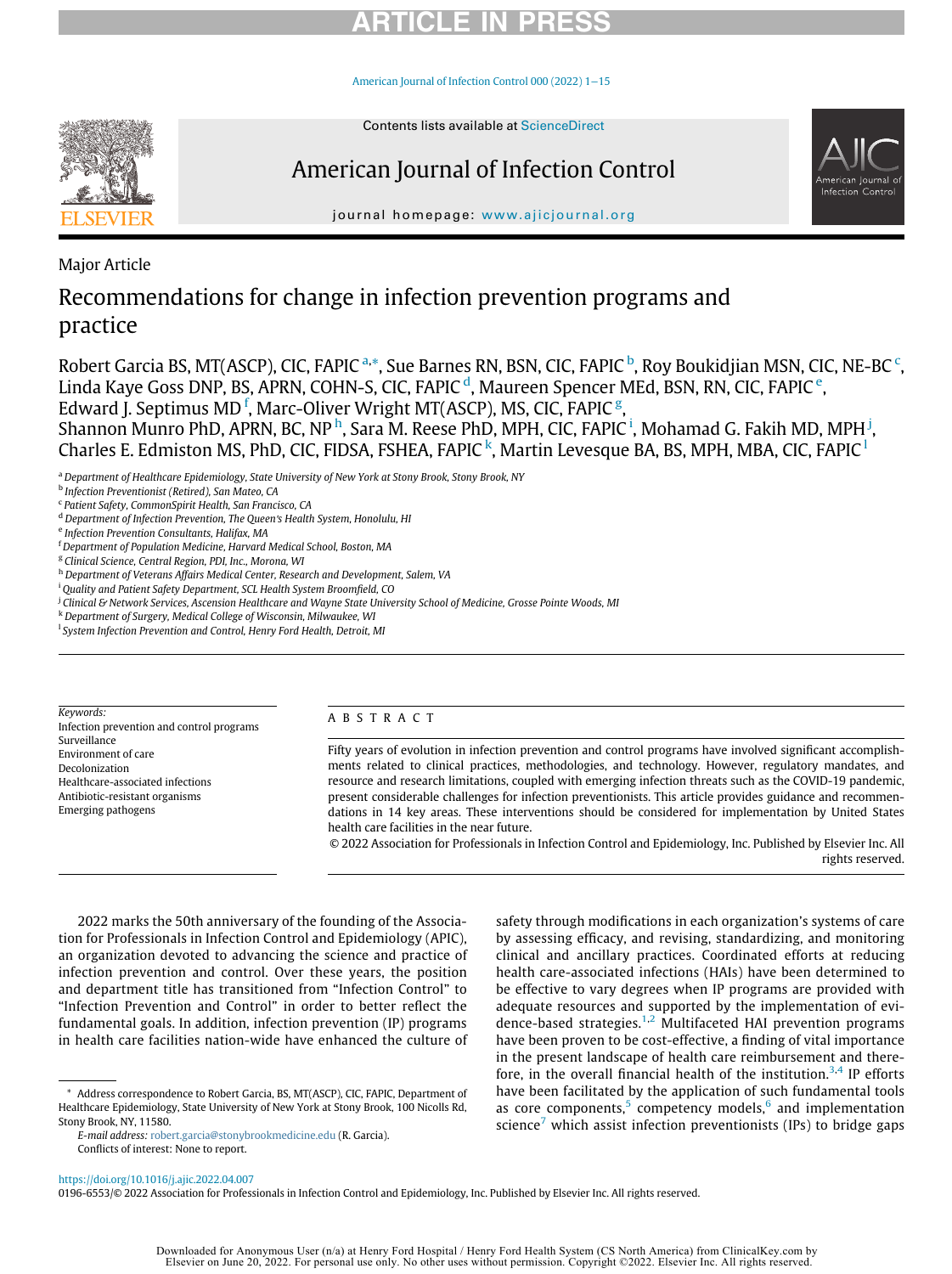2 R. Garcia et al. / American Journal of Infection Control 00 (2022) 1−15

between organizational barriers to change and successful outcomes.

Although marked with many significant triumphs over our first 50 years, IP challenges posed in present-day health care settings have created new questions and compelled IPs to re-assess our approaches to reduce infection risk and to control known and emerging pathogens. This article, authored by experienced IPs, epidemiologists, and other content experts, provides guidance for addressing critical issues currently affecting IP programs with an emphasis on the implementation of innovative, cost-effective, and evidence-based interventions, engaging health care leaders and experts in clinical care in proven prevention measures, holding staff accountable, and adopting highreliability principles.

#### KEY IP CHALLENGES AND RECOMMENDATIONS FOR CHANGE:

#### IP Program Standardization

The creation of reliable design of processes is a methodology that has been used in businesses including the airline industry and health care to produce better outcomes by reducing defects such as the ineffective use of time. According to the science of reliable design, the establishment of such a template IP program would support replication of best practices, avoidance of errors, and would ultimately opti-mize processes.<sup>[8-10](#page-13-7)</sup> The Infrastructure Report and the APIC IP Competency Model provide a starting point for the creation of this reliable design, by recommending standard priority areas of focus for IP professionals.[11,](#page-13-8)[12](#page-13-9) However, neither provides scientific evidence to recommend a standard percentage of time dedicated to each priority area, in addition to recommendations regarding other critical components of an IP program including staffing levels, (interns, surveillance assistance, IP lead, manager, director, etc.) reporting structure and physician participation.

Currently, how IPs allocate their time each day varies widely among health care facilities and across the continuum of care, driven in part by regulations, the priorities of the IPs' manager, and by the strengths and interests of the IP professional. The 2015 APIC Mega Report provides a listing of the average percent of time spent on key IP focus areas but does not address the variability from hospital to hospital. $11$ 

Although reporting structure is key to the success of an IP program, there is currently wide variation regarding hierarchical reporting with some programs reporting to Quality departments, some to Nursing, some to patient safety, and a few directly to the C Suite or executive level.<sup>[13](#page-13-10)</sup> Physician partnership in IP programs have been proven to be important for optimal outcomes, although at present there is no national certification process to support standardization of the role and training of the physician in IP programs.<sup>[14](#page-13-11)</sup> And finally, IP department staffing is also lacking standardization. A recent peerreviewed study concludes that the actual IP staffing level in US hospitals is anywhere between 31% and 66% above the current outdated benchmark of 0.5-1.0 IP per 100 occupied beds.<sup>[15](#page-13-12)</sup> Research is needed in order to define the ideal for each of these essential program components, which would together provide a reliable design for a best practice IP program.

Also, the pandemic has shown us the importance and need for more robust IP in different care settings, for example, nursing homes, behavioral health centers, and long-term acute care (LTAC) centers. In addition, ambulatory and outpatient IP is an ever important area requiring additional IP presence that is also lacking and frequently on the lowest priority for the average IP assigned to the acute care setting. The best practice IP program must, therefore, address IP across the continuum of care, spanning from outpatient to acute, to alternative care settings.<sup>[16](#page-13-13)</sup>

#### Surveillance

The National Healthcare Safety Network (NHSN) has served as the backbone of HAI surveillance with nearly 25,000 participating medi-cal facilities.<sup>[17](#page-13-14)</sup> Standardized surveillance definitions and their application became all-encompassing to a point that for many IPs it defined their profession. As years passed, surveillance definitions became complicated, inconsistent from year to year, and subject to interpretative bias. In 2015, a systematic review was published highlighting this variability with 1 significant-conclusion, surveil-lance definitions need to be revised.<sup>[18](#page-13-15)</sup> NHSN definitions have been scrutinized over the years due to criteria that are perceived to not better reflect the clinical representation. Therefore, new partnerships between NHSN and the IP community, and other stakeholders will be important to evolve to future measures that are easily captured and more reflective of the quality of clinical care and processes. In addition, surveillance metrics became tied to public reporting measures, federal incentives, and penalties, as well as private insurer quality metrics that drove reimbursement. This phenomenon has increased pressure on IP programs to ensure prospective surveillance that is rooted in accuracy and speed.

Given the scope and complexity of surveillance activities, it has been estimated that 45% of IP time is consumed by this activity. According to Hebden, most IP programs have not addressed this unsustainable time requirement by adopting an electronic solution which is also known as a data mining system. This has a significant impact on performance improvement activities and other IP program-related functions, particularly in a low-resourced department. Surveillance accuracy was also determined to be poor and according to a 2017 study respondents to case studies over 6 years showed 62.5% accuracy with a range of  $16\% - 87\%$ .<sup>[19](#page-13-16)</sup> Manual surveillance has proven itself to have inaccuracies and unsustainable time commitment which negatively impact IP programs exponentially.

Automated surveillance software has recently been addressing a need for accuracy and time efficiency. Multiple vendors are now competing to provide medical facilities with agile and user-friendly tools to achieve surveillance goals. However, caution must be taken when determining the appropriate surveillance system for IP programs. A systematic review published in 2020, concluded that estimated benefits of automated surveillance were still premature and that less than 20% of the studies were able to cite any efficiencies gained.<sup>20</sup> These findings are directly tied to multiple factors that IP must consider. Many systems offer a wide array of solutions and integration within facility electronic health records (EHR). However, the ability to detect specific EHR information will render automated surveillance a success or a failure.<sup>21</sup> The main factors that IP must consider include implementation, maintenance, and training costs, prerequisites for integrating communication between the surveillance system and the multitude of modules in an EHR, reporting and install capabilities, malleability of the software to tailor its focus and streamline data points and resourcing of ongoing maintenance. $22$  It is critical for current and future IPs to have a robust knowledge of electronic solutions and integrate the right platform taking these variables into consideration.

#### HAND HYGIENE

Hand hygiene (HH) compliance among health care providers (HCP) continues to be a significant challenge for many organizations. HH noncompliance occurring in health care institutions are multifactorial with the main causes reported in a Joint Commission assisted 8-hospital study including ineffective placement of dispensers or sinks, HH data compliance data not collected or reported accurately, lack of coaching, an issue not included as part of safety culture, inef-fective education, and HCP distractions.<sup>[23](#page-13-20)</sup> IP programs struggle to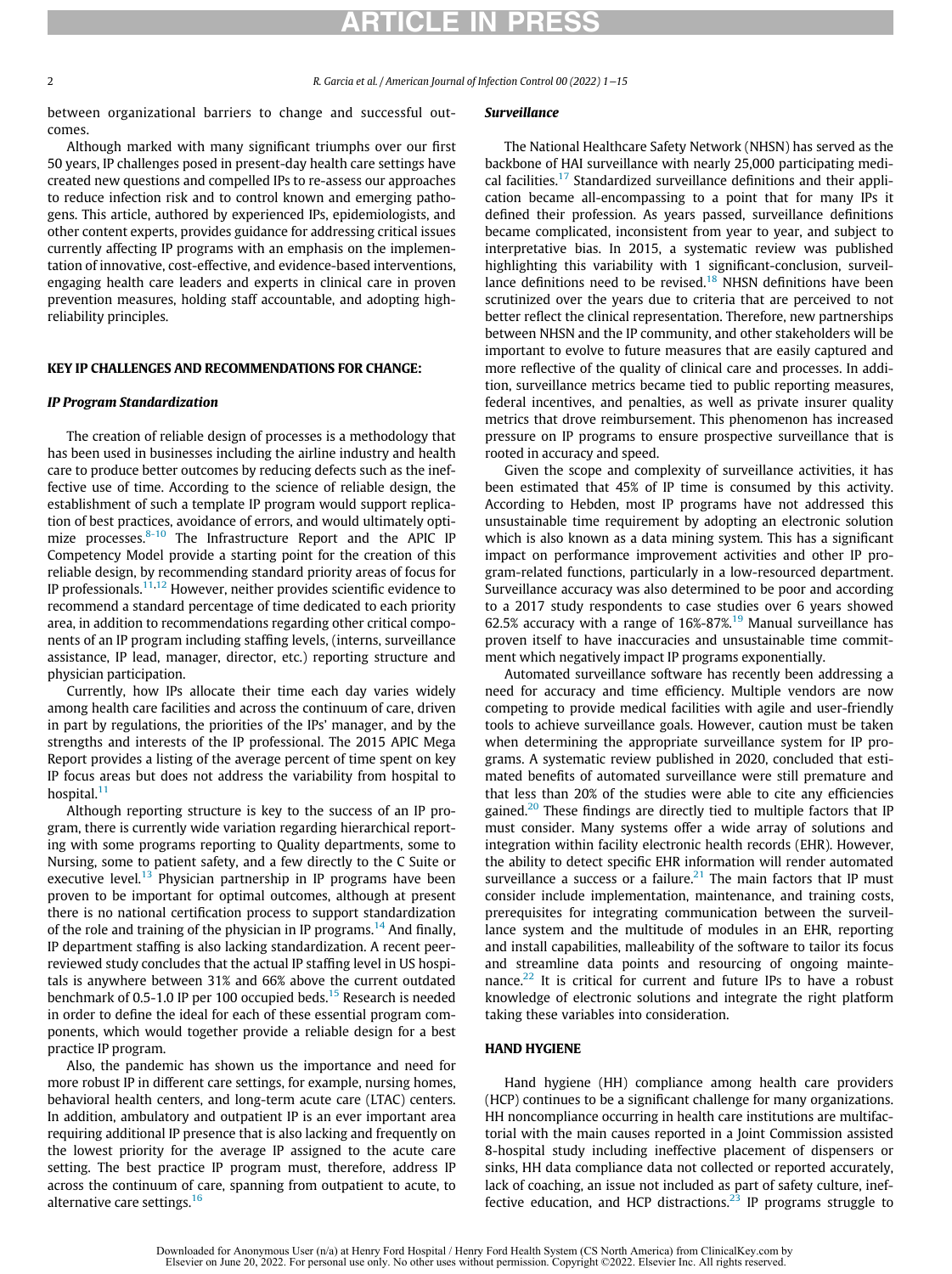meet the demands HH noncompliance places on their organization through HH is undisputed as the number 1 method for reducing HAIs.

Programs designed to improve HH compliance involve leadership support and extensive system integration. A strategy advocated by the World Health Organization (WHO) is comprised of 5 elements which are all touted as essential and complementary: System Change (Build it), Education (Teach it), Monitoring and Feedback (Check it), Communication (Sell it), and Culture Change (Live it).  $24$ 

Within these elements are issues that require further research. For example, although direct observation is the gold monitoring standard there remains a lack of standardization in the methodology, with direct or overt HH observations rates reported as much higher than indirect or covert observations.<sup>[25](#page-13-22)</sup> One study that determined baseline HH average compliance rates of 47.5% across 8 hospitals reported that observers were initially unable to determine the causes of noncompliance simply by visually observing practice due to behavioral influences.<sup>[23](#page-13-20)</sup>

Observation methods have their own inherent problems as evidenced by the well-documented Hawthorne effect. Education of the observer can vary however a standardized method of "train-thetrainer" has been demonstrated as an effective and efficient method for sharing knowledge. This method along with simulation was used in a multicountry 3-day course based on the WHO multimodal HH improvement strategy resulting in a statistically significant improve-ment in participant knowledge.<sup>[26](#page-13-23)</sup> Furthermore, sustainability was achieved after evaluation 2 years later. Though proven effective, simulation in a lab environment is not always available and not widely used. Regardless of the improvement methodology used or the strength of individual components, multimodal strategies have proven to be the most successful.<sup>[27-29](#page-13-24)</sup>

Recent interest has been given to supplemental methods for monitoring HH compliance. To address this issue, an automated hand hygiene surveillance system (AHHSS) has been developed. A recent study examining the impact of an AHHSS installed on 4 patient units in 1 hospital, reported unit-specific baseline quarterly averages of 66%-95% by direct observation with postintervention of  $77\%$ -90%<sup>[30](#page-13-25)</sup> It is important to note improvements in HH compliance rates were not observed on all units in this study using the AHHSS, while those units that did increase compliance rates improved after implementation of additional interventions, including the Toyota Kata performance improvement methodology. The methodology attempts to change behavior using a defined step-by-step process. Reductions in non-Clostridioides difficile HAIs occurred but were not statistically significant.

A recent review of 73 studies using AHHSS indicated that such systems "...face issues of accuracy, data integration, privacy and confidentiality, usability, and associated costs as well as infrastructure improvements."  $31$  Such limitations, including lack of standardization, reduce accuracy, thus circumventing the intended process. Data validation and reporting can be problematic when the system isn't supported internally by executives, therefore, placing an additional burden on IP responsibilities. Improvements in automated systems include integration with cloud technology, therefore, decreasing the need for facility information technology  $(IT)$  department support.<sup>[32](#page-13-27)</sup>

Additional influences in monitoring are in part due to regulatory and nonprofit groups. In 2019, The Leapfrog Group, a nonprofit consumer "watchdog" organization, added a new HH standard to their hospital and ambulatory surgery center (ASC) surveys.<sup>[33](#page-13-28)</sup> Adherence to the standard by participating hospitals is measured by compliance in 4 of 5 domains, which include training and education, infrastructure, culture, and adherence to a defined number of observations which may be assisted by the use of an electronic monitoring system. The consideration for implementation of this monitoring methodology should take into account various issues including the impact on an organization's finances, training capabilities, and staffing levels as the program requires meeting specific standards such as a minimum number of observations covering all units, shifts, and days of the week, feedback on HH compliance data to individuals who have contact with patients or with items to be used by patients while conducting a direct overview of observers to ensure that the process is uniform and consistent. Hospitals that elect not to participate in Leapfrog, should realize that publicly reported information will instead be used in their published reports.

In conclusion, recommendations to address future HH challenges include the need to conduct further studies addressing the influence of human behavior and system culture on HH practices, new approaches in training and education, investigation of the most effective monitoring strategies, as well as determining the best processes for enhancing communication of monitoring results, and the linking of said results to health care personnel performance reviews.

#### ENVIRONMENTAL CONTAMINATION

The sources and routes of pathogen transmission in health care settings have been well researched.<sup>[34](#page-13-29)</sup> The most significant source is the patient who is colonized or infected and may shed organisms from body sites, bedding, gowns, and contaminate nearby environmental surfaces and portable equipment used in their care. The frequency of pathogen transfer from patients and their environment to HCP hands, gloves, and gowns have been demonstrated to be 33%, 30%, and 10%, respectively. Also concerning is the finding that the hands of HCPs are just as likely to be contaminated by touching an environmental surface as by direct contact with a patient.<sup>[35](#page-13-30)</sup>

In acute care settings, the patient environment is "...defined as the area inside the curtain, including equipment, medical devices, furniture, telephone, personal belongings, and the bathroom."<sup>[36](#page-13-31)</sup> Multiple studies indicate that the patient environment plays an important role in the transmission of many pathogens of concern in health care including methicillin-resistant Staphylococcus aureus (MRSA), vancomycin-resistant Enterococcus (VRE), gram-negative organisms such as Pseudomonas aeruginosa, and C difficile.<sup>[37-39](#page-13-32)</sup> These and many other pathogens have been known to persist on environmental surfaces from hours to days, and in the case of spore-forming organisms, months.<sup>[40](#page-13-33)</sup> Studies have demonstrated that when a patient is colonized or infected with organisms including MRSA, VRE, and Acinetobacter, the risk of acquisition of these organisms by a newly admitted patient to the same room is increased. $41$  In a large study of 10,289 HAIs occurring over 7 years in 4 hospitals,  $42$  the risk of acquiring an HAI was nearly 6-fold when a prior bed occupant was colonized or infected with a pathogen.

Evidence suggests that adequate cleaning of patient rooms is often insufficient. In 2 large studies<sup> $43,44$  $43,44$  $43,44$ </sup> (23 and 16 hospitals, respectively) researchers used a fluorescent solution applied on room surfaces located in a patient's immediate environment and a hand-held ultraviolet light device to assess the adequacy of cleaning. The studies concluded that only 49% and 57.1% of the surfaces were adequately cleaned.

Several important points should be considered when determining how best to improve patient room cleaning and disinfection in a health care facility. First, studies examining the efficacy of education of environmental services (EVS) staff, key patient safety persons, have demonstrated minimal improvement, with 5%-30% of surfaces remaining potentially contaminated. $45$  Secondly, the effect of improved environmental cleaning and disinfection on patient acquisition of pathogens, appears to be variable. One review of the literature reported a reduction in the rates of MRSA, VRE, and C difficile infection (CDI) from 0% to 49% after improvement in cleaning practices, with 1 study demonstrating an 83% reduction in VRE bacteremia.[34](#page-13-29) Thirdly, monitoring of cleaning practices, which include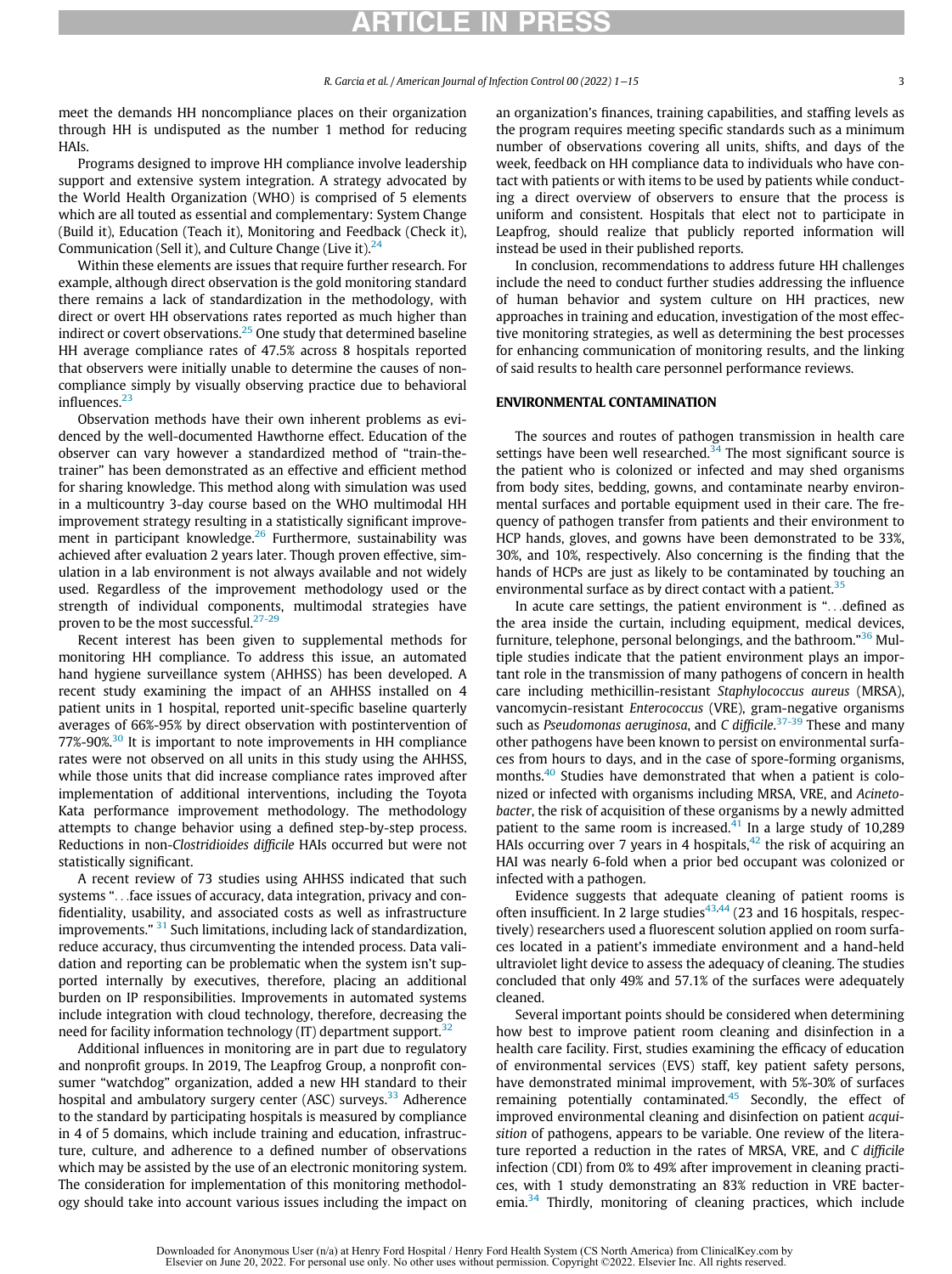traditional visual inspection, microbiological sampling, and nonmicrobiological testing such as fluorescent markers used as surrogates for residual contamination and quantification of adenosine triphosphate (ATP) levels to determine persistence of organic material, lack universal acceptable standard levels of residual contamination.<sup>[46](#page-14-4)</sup> Fourth, concentration solely on cleaning "high-touch" surfaces often prevents thorough and complete room decontamination.<sup>[47](#page-14-5)</sup>

Hospitals are investigating automated supplemental environmental disinfection processes with increasing frequency in response to failures associated with human factors such as inadequate or overlooked manual cleaning of objects, lack of proper supervision and monitoring, lack of resources, and low levels of hand hygiene.

Automated supplemental disinfection technology can currently be categorized as mobile devices that are used for terminal room disinfection and technologies that provide continuous surface disinfection. The principle mobile technologies represented in peer-reviewed studies incorporate the automated emission of chemical vapors, aerosols or ultraviolet (UV), and hand-operated electrostatic sprayers. The most comprehensive clinical trial to assess a UV-C "no-touch" technology is the Benefits of Enhanced Terminal Room Disinfection (BETR-D) study, the results of which were published in  $2017<sup>48</sup>$  $2017<sup>48</sup>$  $2017<sup>48</sup>$  This multihospital study concluded that the addition of a UV-C device to the standard manual process of terminal cleaning and disinfection decreased patient acquisition of a target organism by approximately 10% to 30%, suggesting that the environment is responsible for a significant portion of antibiotic-resistant organism (ARO) acquisition. $48$ Factors such as organic load, pathogen type, intensity, surface types, distance of the surface from the UV device, placement of the device in the room, exposure time, room size and configuration, and air movements, all contribute to the relative efficacy.<sup>[49](#page-14-7)</sup>

Studies using hydrogen peroxide (HP) decontaminating systems report 86%-100% reduction in MRSA, VRE, and multidrug-resistant gram-negative bacteria on contaminated surfaces in hospital rooms, $50,51$  $50,51$  with reported reductions in 10 published studies,  $52$ although an analysis of 5 studies using HP did not find a statistical reduction in CDI rates. $53$  Perhaps the most significant limitation in the use of HP robot technology is the total procedural time required (approximately 1.5-8.0 hours) due, in part, to room setup which requires occlusion of doorways and vents. Additionally, all these automated supplemental systems cannot be used in the presence of persons in the room and require dedicated staff to perform the function.

Another promising supplemental disinfection technology is the electrostatic sprayer which can be used to apply any sporicidal disinfectant directly on equipment and other environmental surfaces in various health care areas. A recent study using this type of device demonstrated a >6 log reduction against C difficile and a SARS-CoV-2 surrogate.<sup>[54](#page-14-12)</sup>

Understanding the operating parameters of mobile environmental disinfecting technology has led science to the next evolutionary level in decontamination concepts. Research engineers have designed continuous disinfection technologies incorporated in room designs that emit either visible light at specific wavelengths or produce disinfecting emissions at levels that are not toxic to humans. "Blue light" in the spectrum of 400-470 nm has demonstrated a consistent 1- to 2  $log_{10}$  reduction of surface bacteria.<sup>[55](#page-14-13)</sup> A novel photocatalytic conversion device inserted into the ducts of an HVAC system, uses a multiwavelength ultraviolet light to illuminate target surfaces. The device is comprised of a honeycomb matrix treated with a photocatalytic coating of titanium oxide (TiO2) and other reactive metals. The device converts  $H_2O$  and  $O_2$  in the air into hydroxyl radicals and HP which work to reduce bioburden on surfaces. In a published ICU-based study, a 95% reduction in average microbial burden, 81% reduction in the prevalence of MRSA, and a 54% reduction were reported in HAIs over a 4-month period.<sup>56</sup> Another study in 5 medical units using HVAC-installed devices that emit dry HP on a continuous basis demonstrated an overall 96.5% microbial reduction for all combined surfaces.[57](#page-14-15) Regardless of the available technology, IPs need to acquire evidence-based information on the device's effectiveness in reducing contaminating microorganisms on health care environmental surfaces.

#### ANTIBIOTIC-RESISTANT ORGANISMS

Antibiotic-resistant organisms (AROs) are associated with 4.95 million deaths worldwide.<sup>58</sup> On December 7, 2021, the Centers for Disease Control and Prevention (CDC) announced that it has awarded \$22 million to nearly 30 organizations around the world to combat antimicrobial resistance and other health care threats through the establishment of 2 new networks—the Global Action in Healthcare Network (GAIHN) and the Global AR Laboratory and Response Network (Global AR Lab & Response Network). ARO control is an international priority that requires all health care facilities and agencies to assume responsibility to prevent transmission. Such initiatives are driven by the fact that infections with AROs are associated with increased lengths of stay, costs, and, more importantly, mortality.<sup>[59](#page-14-17)</sup>

IPs in coordination with other key health care personnel should review core information regarding AROs in order to determine facility policy on such issues as isolation, appropriate therapy, and antibiotic stewardship: ensure accurate microbiology test results using the latest Clinical and Laboratory Standards Institute (CLSI) determination of minimum inhibitory concentration (MIC) antibiotic break-points<sup>[60](#page-14-18)</sup> (failure to implement these breakpoints may lead to negative impacts on patient care, infection control, as well as public efforts to limit the spread of such organisms) $61$ ; prioritize pathogens using WHO document that categorizes (Critical, High, Medium) resistant bacteria based on treatment options and potential for spread, for example, carbapenem-resistant A baumannii, P aeruginosa, Enterobacteriaceae $62$ ; or CDC's phenotype definitions $63$  and Antibiotic Resistance Threats report. $64$  In addition, AROs are detailed in the NHSN's Multidrug-Resistant Organism & C difficile Infection module which addresses AROs associated with HAIs.<sup>[65](#page-14-23)</sup> "Enterobacterales" was adopted as a new taxonomy and scientific order in 2020. The microbiologic family of Enterobacterales includes Carbapenem-resistant Enterobacteriaceae (CRE) organisms. CRE bacteria pose a serious public health threat and are associated with high mortality due in part to limited antibiotic therapy. The principal CRE organisms include Escherichia coli, Klebsiella pneumonia, and Enterobacter spp.<sup>[66](#page-14-24)</sup>

Organisms with newly identified antibiotic-resistant mechanisms continue to be identified throughout the world. Access to electronic communication across the continuum of health, for example, ambulatory to acute to long term care, by key health care personnel on emerging AROs is, therefore vital. IPs should assist in developing a procedural and administrative policy for transferring adult and pediatric patients identified with AROs, utilizing the CDC Inter-Facility Transfer guidelines for communication between hospitals, including out of state/territory facilities.<sup>[67](#page-14-25)</sup>

One recent report identified an emerging "superbug" that was cultured from a patient in a Florida long-term care facility. The event was associated with a P aeruginosa isolate that was producing VIM (Verona integron-encoded metallo-beta-lactamase), an enzyme that makes it resistant to a class of antibiotics normally highly effective against antibiotic-resistant bacteria. This was Florida's first reported case, classified as VIM-CRPA, and immediate containment was necessary.[68](#page-14-26)

It is critical to identify the specific pathogen in serious, life-threatening infections, especially for situations that are likely to require prolonged therapy. Due to the inherent time associated with microbiologic culturing methods, clinicians often use a standard empiric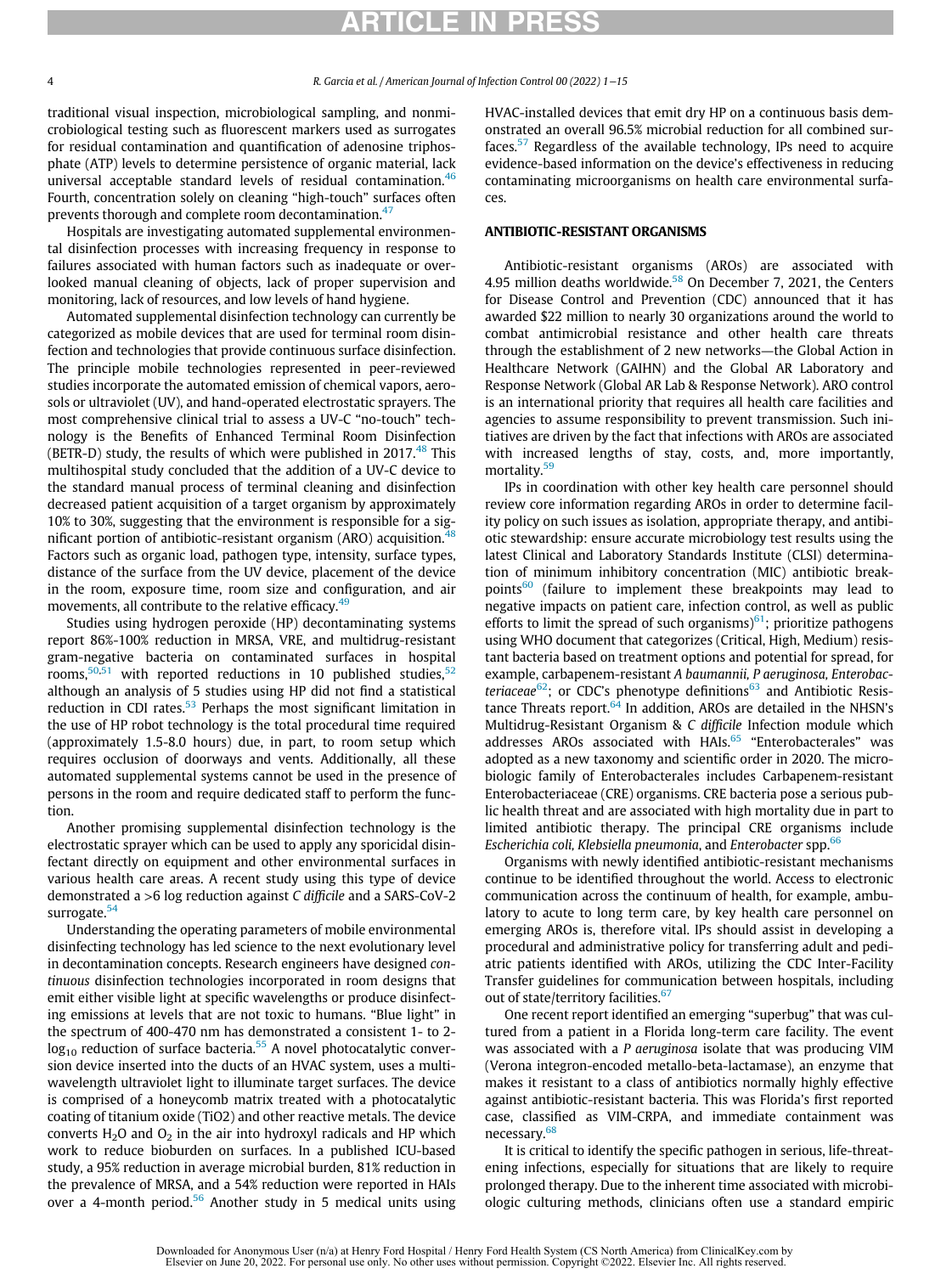antimicrobial therapy approach that often is composed of a regimen of 2 or more antibiotics administered at a time. Adverse outcomes associated with overuse of antimicrobials includes emergence of AROs and C. difficile. One of the top concerns for antibiotic stewardship endeavors is the delayed receipt of results of organism identification (ID) and antimicrobial susceptibility test (AST). Generally, such testing can take a microbiology laboratory from 48 to 72 hours, and in some circumstances a longer period due to the growth characteristics of the particular organism. Institutions should investigate the use of rapid diagnostic technology that reduces both ID  $($  < 1 hour) and AST (< 8 hours). Advancements in rapid diagnostics have shortened the time to results from days to hours and have had positive effects when paired with a transition from the use of broad-spectrum antimicrobial regimens to pathogen-specific therapy on clinical out-comes and on efforts to combat antimicrobial resistance.<sup>[69](#page-14-27)</sup> Further advances, including the provision of point-of-care testing, along with increased funding and government initiatives, will require review in order to further close the gap between current culturing methods and rapid diagnostic results.

#### DECOLONIZING PATIENTS

Colonization with health care-associated pathogens such as S aureus, enterococci, and Gram-negative organisms, is associated with increased risk of infection. Decolonization is an evidence-based intervention whose goal is to reduce or eliminate the bacterial bioburden in order to reduce the risk of infection. Most decolonization interventions consist of a nasal product plus bathing with chlorhexidine gluconate (CHG). This section will focus on decolonization to reduce HAIs in the intensive care unit (ICU), noncritical care, and surgery.

In 2013, 3 randomly selected cluster trials on the topic of CHG bathing among ICU patients were published. One cluster-crossover study reported that daily 2% CHG cloth bathing in the ICU resulted in a 23% reduction of vancomycin-resistant Enterococcus (VRE) and methicillin-resistant S. aureus (MRSA) acquisition and a 28% reduc-tion in bloodstream infections (BSIs).<sup>[70](#page-14-28)</sup> In another study of pediatric ICU patients, Milstone et al found a significant association between 2% CHG cloth bathing and a decline in BSIs compared with standard bathing.<sup>71</sup> Another trial, called the REDUCE MRSA study, used a cluster-randomly selected methodology in 43 hospitals (including 74 adult ICUs) to evaluate 3 MRSA prevention interventions: the first cluster implemented MRSA screening and isolation, the second cluster included screening, isolation, and decolonization of MRSA carriers with CHG bathing and nasal mupirocin (ie, targeted decolonization), and the ICUs in the third cluster did not screen any patients but instead, all patients were decolonized with CHG cloth bathing and nasal mupirocin (ie, universal decolonization). Universal decolonization was found to be associated with the greatest decrease in allcause BSIs (44%;  $P < .001$ ) and rates of MRSA clinical cultures (37%; P  $\sim$  .01).<sup>[72](#page-14-30)</sup> In a secondary analysis, CHG bathing was also shown to reduce blood culture contamination by  $45\%$  ( $P < .02$ ), and to be the most cost-effective. In 2014, the Compendium on Strategies to Prevent Central Line−Associated Bloodstream Infections (CLABSI) in Acute Care Hospitals recommended bathing for ICU patients over 2 months of age with a CHG preparation daily (quality of evidence:  $I$ ).<sup>[73](#page-14-31)</sup>

Although the patient-specific risk is highest in ICUs, an equal number of CLABSIs occur in hospital units outside of the ICU. Questions remain about the use of ICU-proven strategies in noncritical care units. The ABATE Infection (active bathing to eliminate infection) trial, a 2-arm cluster randomly selected trial is the first and only large-scale cluster-randomly selected trial designed to evaluate whether universal CHG bathing for all patients plus targeted mupirocin for MRSA carriers in noncritical-care units reduces multidrugresistant organisms and all-cause BSIs. $^{74}$  $^{74}$  $^{74}$  In the initial analysis there was no difference in MRSA and VRE clinical cultures or BSIs, but the posthoc analysis of the trial found that non-ICU patients with vascular access devices (central lines or midlines) had a significant 37% reduction in MRSA and VRE and a significant 32% reduction in allcause BSI. Based on this study, many facilities implemented CHG bathing with or without mupirocin in patients in noncritical care units with vascular access devices. In 2019 the CDC recommended CHG plus an intranasal antibiotic/antiseptic product in patients with a central line or midline as a supplemental strategy in noncritical care.<sup>[75](#page-14-33)</sup>

Surgical site infections (SSI) remain one of the most common and expensive HAIs, with S aureus among the most frequent etiologic pathogens. Studies confirm S aureus carriage increases the risk of S aureus SSIs. There is strong evidence that nasal and skin decolonization prior to cardiac and orthopedic surgery is effective in reducing SSIs caused by MSSA or MRSA. A recent study implemented a bundled intervention in 20 hospitals to prevent complex S aureus SSIs after cardiac surgery and hip and knee arthroplasty.<sup>[76](#page-14-34)</sup> The bundle included preoperative screening for MRSA and MSSA nasal colonization, CHG bathing for all patients, nasal mupirocin decolonization for S aureus carriers, and both vancomycin and cefazolin perioperative antibiotic prophylaxis for MRSA carriers. The mean rate of complex S aureus SSIs significantly decreased by 42% from 36% infections per 10,000 operations during the baseline period to 21 infections per 10,000 operations during the intervention period (rate ratio 0.58; 95% CI, 0.37-0.92).

Moving forward, challenges related to decolonization include expansion of these strategies for additional surgical patient populations, as well as nonsurgical invasive procedures. For example, interventional radiology patients receiving implants such as cardiac implantable electronic devices (CIED) have been associated with significant numbers of postimplant infections, often caused by S aureus.<sup>[77](#page-14-35)</sup> For patients known to be colonized with MRSA or MSSA prior to a CIED procedure, a multigroup British Working Party guideline recommends the use of nasal and topical antimicrobial agents preprocedure in order to suppress carriage.<sup>[78](#page-14-36)</sup> Although mupirocin remains the best-studied nasal agent, there is some evidence on the use of safe and effective alternative agents such as povidone-iodine (PI),<sup>[79](#page-14-37)</sup> alcohol-based nasal antiseptic, $80$  as well as photodynamic therapy (PDT). $81$  Although PI may be a useful alternative decolonizing agent for the prevention of S aureus infections, additional clinical data are required to further confirm the effectiveness of PI in preventing S aureus infections. There is only 1 alcohol-based study that was conducted at a single-center using a quasi-experimental design with historical controls. Lastly, photodynamic therapy is another promising approach for topical MRSA decolonization, but larger clinical trials are needed to evaluate different nasal decolonization protocols (including determining the optimal sensitizer) using clinically significant infection as the outcome.

In addition, there is a need to determine if the widespread use of CHG-based products promotes reduced CHG activity. Testing for CHG susceptibility is currently not standardized and the clinical impact of reduced chlorhexidine susceptibility in bacteria is unknown and not yet well-defined.

#### DECREASING CONTACT PRECAUTIONS

The recommended use of contact precautions (CPs) in acute care as a proposed strategy for preventing ARO transmission has been a mainstay for half a century with successes documented particularly when the organism is emerging rather than endemic.<sup>[82](#page-14-40)</sup> However, recommended duration of CPs as a strategy for prevention in hospitals remains unsettled. Determining when CPs may be discontinued and thus safely reduce risk of transmission is influenced by 3 key factors. First, involves the organisms themselves: which antibiotic resistant bacteria trigger an isolatable condition, and whether the patient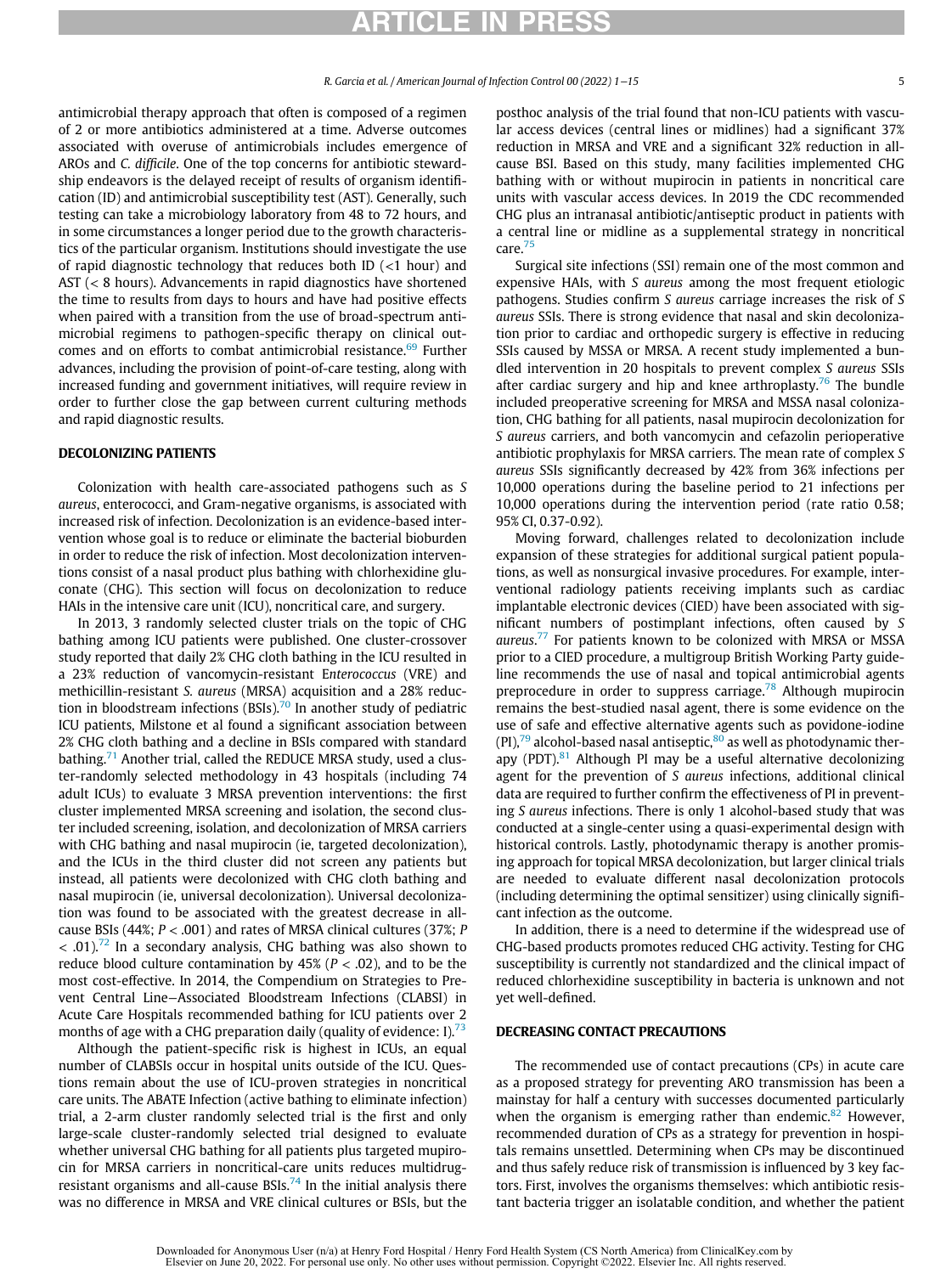6 R. Garcia et al. / American Journal of Infection Control 00 (2022) 1−15

is deemed colonized or infected with the particular ARO. Second, involves what type of isolation is applied. In nonhospital settings such as ambulatory clinics, dialysis centers, and home care settings recommendations for handling patients with AROs include use of standard precautions, while skilled nursing facilities deploy enhanced barrier precautions (use of Personal Protective Equipment [PPE], but without room restriction) for high contact care activities and CP when wounds or body fluids are unable to be contained or when ongoing transmission is suspected or confirmed. $83$  The third factor involves whether a health care facility implements advances in health care strategies to reduce transmission risk or bioburden. Single patient rooms, alcohol-based hand sanitizers, hand hygiene monitoring protocols, supplemental environmental disinfection technologies (eg, ultraviolet/continuously active disinfection), dedicated/disposable medical equipment/devices, and patient decolonization with CHG bathing, nares decolonization and/or antiseptic oral rinse are some examples of interventions that may reduce the risk of transmis-sion.<sup>[84](#page-14-42)</sup> Currently, these strategies are neither uniformly nor equitably adopted across (or even within) health care facilities.

There has been a growing body of evidence indicating the development of potential unintended consequences (patient dissatisfaction, safety, and worsening noninfectious outcomes) with the use of CPs for AROs in a 1-size-fits-all approach. $85,86$  $85,86$  $85,86$  A contemporary, popular approach has been to reserve CP for patients infected (vs colonized) with MRSA or VRE presumably under the hypothesis that colonization may correlate with a reduced organism density and therefore, reduced risk of transmission, the evidence in support of this specific hypothesis is not very strong.<sup>[87](#page-14-45)–89,</sup> Meanwhile, there have been many reports of organizations suspending CPs without an increase in MRSA or VRE infection rates, often in the context of the aforementioned health care advances.<sup>[83](#page-14-41)</sup> A recent SHEA expert guidance document regarding the duration of CPs acknowledges that "no universally recommended approach exists for making decisions regarding CP duration or discontinuation for any epidemiologically significant organism". The same document recommends that organizations develop ARO management policies including the use and duration of CPs in the context of their risks, priorities, and resources and that these policies be organism-specific, evaluated, and modifiable as/when/if the epidemiology changes. $89$  What is lacking and needed is greater consensus on ARO transmission risk reduction strategies in the context of utilizing CPs judiciously for resource conservation and patient safety.

As mentioned, the list of AROs has expanded over the last 50 years and few would argue that further diversification is unexpected or that all AROs are equally transmissible. While suspending CPs for extended spectrum beta-lactamase (ESBL) Gram-negative organisms without an increase in ESBL infections has been reported, $90$  this has not been as commonly reported with carbapenem resistant Enterobacteriaceae (CRE) though modeling in subacute settings suggest decolonization and screening for clearance may yield better results and no evidence to date with the recently emerged Candida auris.<sup>[91](#page-14-48)[,92](#page-14-49)</sup> Per the HICPAC meeting minutes of August 19, 2021, pertaining to the Isolation Precautions Guideline Workgroup and forthcoming efforts to provide further guidance, "Most of this will focus on the framing of transmission processes as opposed to the nitty gritty isolation practices. Airborne and contact isolation practices should not change."  $93$  This suggests that the way forward is a re-evaluation of the transmission modalities of AROs at the organism level (eg, MRSA vs CRE) and hopefully in the context of the aforementioned, disproportionally deployed advances in practice and technology. Decision support tools have been successfully utilized for infection prevention initiatives for years and are well suited for this challenge. Such tools could be developed and be evidence-based, algorithmic in nature and incorporate organism prevalence, health care setting and available control strategies including, but not exclusive to contact precautions.

#### DIAGNOSTIC STEWARDSHIP

Diagnostic Stewardship (DS) involves the ordering, collection, and timely reporting of diagnostic tests to improve treatment of infectious conditions. Suboptimal culturing practices can adversely impact patient safety and the quality of care in a wide variety of ways including: reporting of asymptomatic bacteriuria misidentified as urinary tract infection (UTI) and blood culture contamination mistaken for bloodstream infection resulting in a wrong diagnosis, increasing the numbers of AROs and C difficile as a result of overuse of antimicrobials, adverse reactions, and unwarranted financial expenditures stemming from inappropriate specimen testing and drug treatment, as well as the potential for over-reporting of HAIs such as catheter-associated urinary tract infections (CAUTIs).<sup>[94](#page-14-51)[,95](#page-15-0)</sup> Recent reviews and surveys examining urine and blood culturing practices have underscored this issue and have identified potential underlying causes.  $96,97$  $96,97$ 

In order for health care organizations to optimize clinical and epidemiological outcomes related to urine and blood culturing, the CDC has recently identified key needs that will be essential to address, including the need for drivers to incentivize or require health care facilities to invest in DS, the need for meaningful measures development, and perhaps most important, the need for leadership support for implementation.<sup>[98](#page-15-3)</sup> In addition, system-wide management programs must be directed by standardized practice guidelines, jointly written by IPs, microbiologists, and other key stakeholders, providing guidance in the preanalytic phase, that is, pathways for selecting the appropriate test according to patient's syndrome, methods for obtaining optimal collection of clinical specimens, and interpreting microbiology results.<sup>[99](#page-15-4)[,100](#page-15-5)</sup> In addition, efforts must be focused on education of nurses to understand the "why" behind proper culturing techniques, $101$  and of physicians on appropriate ordering and inter-pretation of culture results.<sup>[102](#page-15-7)</sup> Additionally, in order to ensure the integration of all areas of infection management (diagnosis, treatment, and prevention) a unified stewardship strategy is recommended such as reflected in the AID (antimicrobial, IP, and DS) model.<sup>[103](#page-15-8)</sup> The basis of this model is the understanding that outcomes improve when providers understand and cooperate in implementing a system that promotes the appropriate test, the right interpretation of a test result, selection of the appropriate antimicrobial, and administration at the right time.  $104$  DS targets all relevant patient populations, for example, ensuring that established protocols capture both catheterized and noncatheterized patients relative to urine culture collection.[105](#page-15-10) DS also targets all relevant patient settings, for example, in specimen-intensive areas such as Emergency Departments,<sup>[106](#page-15-11)</sup> and focuses on prevention of overutilization of blood and urine cul-tures.<sup>[107](#page-15-12)</sup> This can be accomplished in part by reviewing and revising order sets in electronic medical records (EMR) to reflect essential modifications such as urine culture reflex testing, a practice that reduces unwarranted urine cultures while continuing to provide accurate clinical findings, $108$  and integration of electronic medical records to improve compliance with ordering protocols.<sup>[109](#page-15-14)</sup> An important aspect of DS is ongoing evaluation of novel devices, such as those designed to reduce blood culture contamination.<sup>[110](#page-15-15)</sup>

DS interventions should also be applied to C difficile testing to ensure more appropriate testing, facilitate prompt isolation and optimize clinical treatment. DS interventions related to C difficile testing should include: provision of education of nurses on the appropriate documentation of patient bowel movements and use of laxatives $111$ ; implementation of C difficile order sets<sup>[112](#page-15-17)</sup> and EMR best practice alerts to assist providers in avoiding testing when patients do not meet current recommendations (recent laxative use, < 3 unformed stools in 24 hours)<sup>113</sup>; optimizing testing strategies to distinguish between toxigenic and nontoxigenic strains of C difficile. Specifically, the nucleic acid amplification test (NAAT) is a widely adopted laboratory diagnostic tool for C difficile, due to the high sensitivity and rapid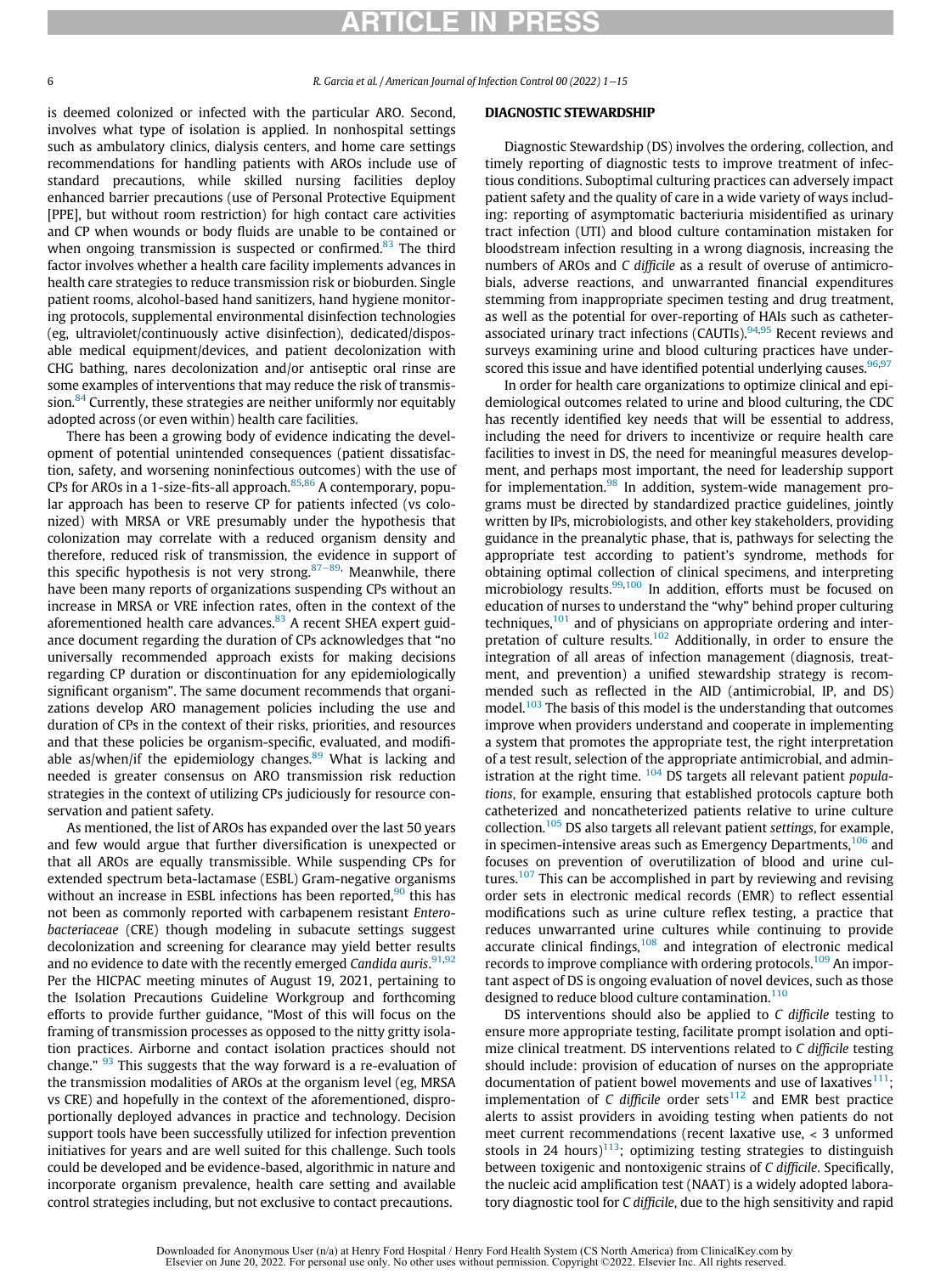turnaround time of the testing methodology. However, when a NAAT is used as the sole testing method, misdiagnosis of C difficile infection can occur because the test does not distinguish between toxigenic and nontoxigenic strains of  $C$  difficile.<sup>[113](#page-15-18)</sup> Therefore, best practice strategies should incorporate a 2-step reflex testing algorithm that utilizes advanced laboratory screening methodologies.

#### HAI SURVEILLANCE AND PREVENTION: BSI

Several important interventions are needed to achieve improvements in surveillance and prevention of BSI including expansion of the definition, improved documentation of clinical findings to pre-vent missed events and over-diagnosis,<sup>[114](#page-15-19)</sup> identification of provider knowledge gaps followed by education to support the introduction of an enhanced central line maintenance bundle, $115$  and evaluation of novel technologies including advanced antimicrobial IV dressings that may extend the effective antimicrobial period over the entire recommended duration of the dressing.<sup>[116](#page-15-21)</sup> Future endeavors should include in vivo studies that test the effectiveness of advanced dressings in reducing BSIs.

Device-associated BSIs account for significant numbers of HAIs in United States health care facilities. However, the full extent of the problem is unknown because surveillance and federal reporting is currently mandated only for CLABSI events. Published studies indicate that considerable numbers of BSIs occur as a complication after placement of arterial, $117$  hemodialysis, $118$  midline, $119$  and peripheral intravenous catheters  $(PIV)$ .<sup>120</sup> This evidence supports a need to implement a more comprehensive prevention strategy that addresses all types of intravenous catheters, which could be captured using a concept known as Hospital Onset Bacteremia (HOB). This expanded prevention strategy should extend to settings outside of hospitals, such as home infusion, where caregiver practices are a notable infection factor.<sup>[121](#page-15-26)</sup> It should also reflect recent learnings from the COVID-19 pandemic based on analysis of the causes for the increase in BSI during this period. $122$ 

#### HAI SURVEILLANCE AND PREVENTION: NONVENTILATOR HOSPITAL ACQUIRED PNEUMONIA

Nonventilator hospital acquired pneumonia (NV-HAP) is the most common hospital acquired infection in the US affecting 1% of hospitalized patients with a crude mortality rate of  $15\%$ -30%.<sup>[123,](#page-15-28)[124](#page-15-29)</sup> NV-HAP is associated with a significantly longer length of stay, high 30 day readmission rates, a greater need for intensive care management and long-term care following discharge, increased direct care costs, and perhaps most importantly, it is a frequent source of sepsis. $124-126$ 

As noted in a September 2021 Joint Commission Safety Briefing, NV-HAP is a substantial threat to patient safety and a large driver of health care cost, yet it is not formally tracked or reported to the National Database of Nursing Quality Indicators or the CDC NHSN nor does it impact the Centers for Medicare and Medicaid Services payfor-reporting or performance programs.[127](#page-15-30) NV-HAP surveillance is not currently standardized, and risk stratification is not reliable, therefore, consideration should be given to application of universal prevention guidelines throughout every patient's hospital or longterm care stay. $124,127$  $124,127$  The most promising evidence-based prevention measures include primary source control (eg, oral care), early and frequent ambulation, head of a bed elevation, and aspiration precautions.[123](#page-15-28)[,126-128](#page-15-31) Additional randomly selected controlled trials evaluating the impact of individual interventions (rather than a "bun-dle") are warranted.<sup>[124](#page-15-29)[,128](#page-15-32)</sup> However, it is equally important to help health care facilities improve quality and safety now and develop practical prevention strategies to translate existing evidence into practice to improve the health and safety of patients.<sup>[124,](#page-15-29)[127](#page-15-30)</sup>

NV-HAP prevention recommendations include engaging facility leadership and interdisciplinary team members in discussions about the importance of NV-HAP surveillance and prevention, considering provision of adequate resources, and facilitating implementation of evidence-based interventions, nursing documentation templates on NV-HAP prevention that capture process measures and an electronic tracking system to monitor NV-HAP. Other measures include mentoring influential nurses and nursing assistants in direct care positions to serve in leadership roles (including those who are not in official management positions) to champion prevention efforts within the daily workflow, raising the profile of oral care as a new standard and an essential infection prevention practice rather than an optional comfort measure, and supporting a safety culture by facilitating regular reminders and communication, particularly in areas with high staff turnover. Lastly, maintaining staff education and competencies in fundamental nursing care (eg, oral care, mobility), creating an efficient process to stock needed supplies and equipment at the bedside, empowering patients to ask for assistance with oral care, feeding, and mobility when they need it and to report when they completed their care independently so it can be documented, and establishing the prevention plan as a standard of practice facility wide.<sup>[124](#page-15-29)[,129,](#page-15-33)[130](#page-15-34)</sup>

#### HAI SURVEILLANCE AND PREVENTION: VENTILATOR-ASSOCIATED EVENTS

For many years IP programs conducted surveillance for ventilatorassociated pneumonia (VAP) using an NHSN definition that included several clinical components that were often subjective and difficult to interpret.<sup>[131](#page-15-35)</sup> In 2013, the VAP definition changed to a tiered system represented by ventilator associated events  $(VAE),<sup>132</sup>$  $(VAE),<sup>132</sup>$  $(VAE),<sup>132</sup>$  subcategorized by objective criteria for infection-related ventilator associated condition and then more specifically by possible and probable VAP. The VAE definition eliminates subjectivity by using clearly defined criteria often contained in medical records and therefore, facilitates the auto-mated collection of data.<sup>[133](#page-15-37)</sup> Additionally, VAE definitions broadened the focus of surveillance from pneumonia alone to the syndrome of nosocomial complications in ventilated patients.<sup>[134](#page-15-38)</sup>

However, the current tiered VAE definition lacks sensitivity, potentially resulting in underreporting of true events. An initial goal of the VAE definition was to identify all causes of respiratory deterioration as well as broadening the safety surveillance for patients on a ventilator including pneumonia, atelectasis, fluid overload and acute respiratory distress syndrome. A meta-analysis by Fan et al determined the pooled sensitivity of VAE for traditionally defined VAP was 42%<sup>[135](#page-15-39)</sup> Additionally, the pooled positive predictive value of VAE for traditionally defined VAP was 23%. Another study by Zosa et al identified that the VAE definition grossly underestimates the clinical diagnosis of VAP and reports less than a third of the patients treated for VAP.<sup>[136](#page-15-40)</sup> The fact that VAE surveillance misses many traditionally defined VAPs would appear to undermine its claim to detect clinically important respiratory complications of care. Enhancing surveillance and intervention protocols are supported by the severe consequences of such infections: VAPs have a significant attributable mortality (4.6%) along with increases in morbidity, hospital length of stay (LOS) and cost of care.<sup>[133](#page-15-37)</sup>

When the VAE definition was implemented, its purpose was not to be a method to specifically identify VAP but rather to broaden safety surveillance for a variety of ventilator-associated events. Updated definitions will enhance consistency, accuracy, and repro-ducibility of surveillance information.<sup>[137](#page-15-41)</sup> A collaborative effort among the IP community and NHSN with the aim to enhance a balance between epidemiological and clinical occurrences based on expert review should increase infection sensitivity, leading to broader and more effective prevention efforts, as well as raising event agreement among respiratory therapists, intensivists, and IPs.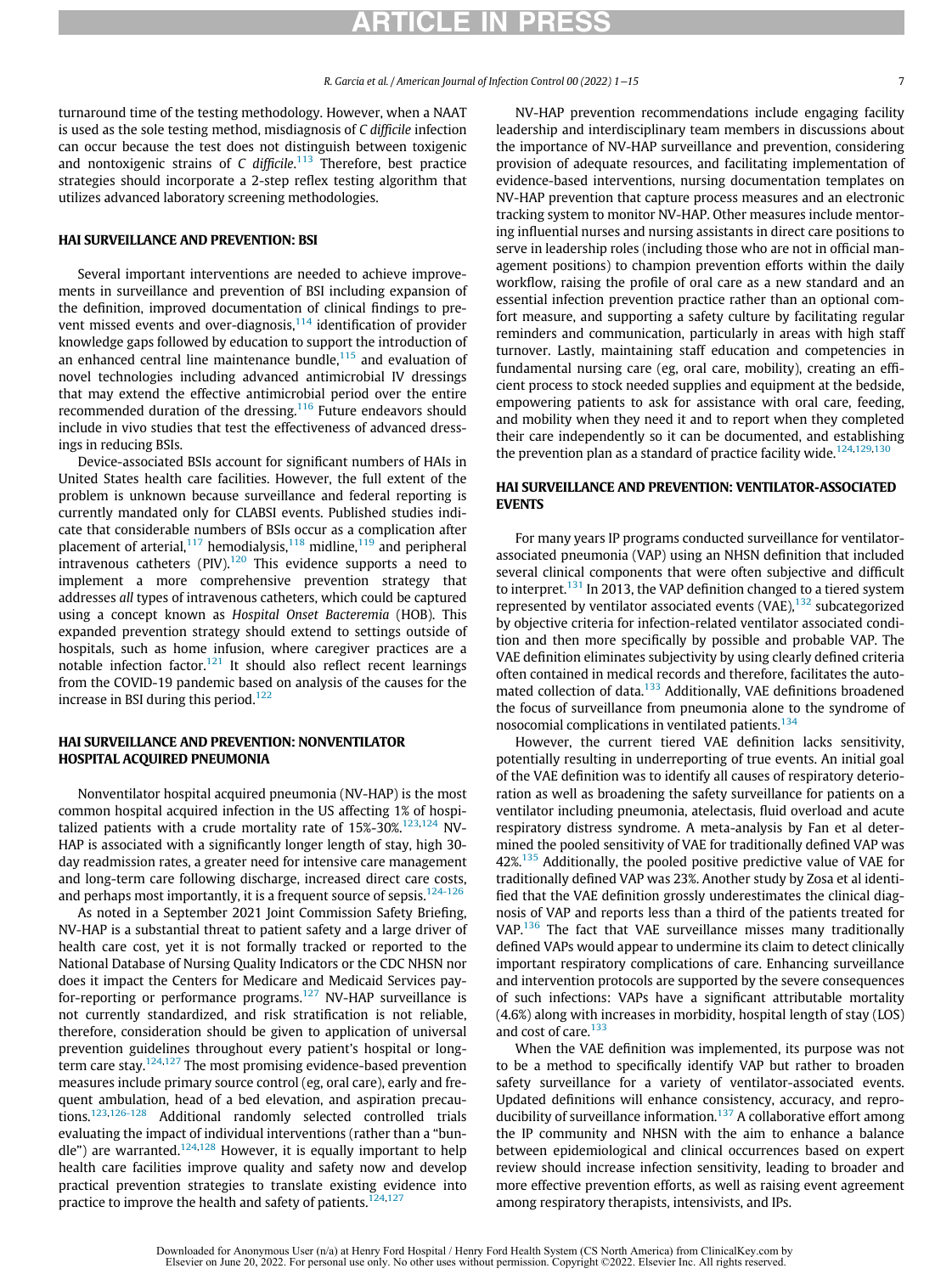8 R. Garcia et al. / American Journal of Infection Control 00 (2022) 1−15

#### HAI SURVEILLANCE AND PREVENTION: URINARY TRACT INFECTIONS

UTIs represent a common diagnosis for patients in the ambulatory, acute, and long-term care settings. Contrary to the evaluation of patients for bacteremia where blood is normally sterile, colonization of the urine increases with age and is considered physiologic. Asymptomatic bacteriuria (AB) is prevalent with older age, diabetes, impaired voiding, and urinary catheterization.<sup>[138](#page-15-42)</sup> A widespread practice is to obtain a urine specimen for analysis for both infectious and noninfectious conditions. The urinalysis, commonly used to test for noninfectious conditions, includes metabolic, inflammatory, and renal components. Some elements indicating bacteriuria (eg, nitrites), and others reflecting inflammation (eg, leukocyte esterase) are often mistakenly equated with infection triggering the order of a urine culture. Almost half of patients admitted to hospitals have a uri-nalysis performed and a quarter will have a urine culture done.<sup>[139](#page-15-43)</sup> Obtaining a urine culture without an evaluation of the patient clinical condition and the likelihood of symptomatic urinary tract infection leads to misdiagnosis, inappropriate antimicrobial use, and increase the risk for antimicrobial resistance. In addition, variation in testing occurs based on setting. In the ambulatory arena, often a UTI is diagnosed based on clinical grounds, and urine culture may not be obtained for the first episode of cystitis. The elderly, especially those that reside in long-term care facilities, have a high prevalence for AB, and are prone for misdiagnosis of UTI when clinical parameters are not included in the decision making to test.<sup>[140](#page-15-44)</sup> On the other hand, the clinically defined catheter-associated UTI (CAUTI) is reached by excluding other diagnoses.<sup>[141](#page-15-45)</sup>

The main challenge in addressing UTI relies on the importance of incorporating clinical signs and symptoms as cardinal factors, with laboratory support, to reach the diagnosis. DS starts with a focus on the preanalytic component which is heavily dependent on clinician knowledge and competencies. Understanding the pretest probability before obtaining a urinalysis or culture, and incorporating the patient's symptoms in the decision to order the test will reduce the likelihood of detecting patients with AB. $142$  Specimen contamination is minimized by obtaining a clean midstream sample for those noncatheterized and a fresh specimen from sampling port in those catheterized. The analytic phase is where the laboratory can actively support unnecessary testing by limiting urine cultures to those ordered for urinary symptoms.<sup>[143](#page-15-47)</sup> The absence of pyuria on a urinalysis is predictive of not having a symptomatic UTI. Different algorithms have been implemented in hospitals to reduce the unnecessary use of urine cultures based on the quantitative evaluation of pyuria on a urinalysis. However, the cutoff for pyuria to adequately exclude asymptomatic bacteriuria is still not clear, and it is uncertain if using the urinalysis to decide whether a culture is warranted discriminates adequately between those with or without a clinical infection.<sup>[144](#page-15-48)</sup> Reflex urine cultures should only be performed for patients with suspected symptomatic UTI, and not only based on the urinalysis results. Exclusions include pregnancy and urologic procedures associated with mucosal trauma. $138$  In the postanalytic phase, framing the culture results and the corresponding antimicrobial susceptibilities in context will help enhance the clinician's decision making.

DS is a prerequisite to achieving successful antimicrobial stewardship outcomes. We need to promote standardized processes to improve the diagnostic testing of patients with suspected UTI. First, clinicians need to eliminate the old habits of "panculturing" to a more reflective behavior where testing the urine is based on suspicion of infection. Second, the use of "urinalysis with reflex to culture" requires more research to standardize the parameters that would trigger a culture. Third, future process measures to evaluate the variation in utilization of urinalysis and urine culture may help understand the under- and over-use of diagnostic tools. Fourth, in the hospital setting, more inclusive metrics such as the standardized utilization ratio (SUR) are useful tools to evaluate both infectious and noninfectious device risk. From an outcome measure perspective, the current surveillance definition, especially for CAUTI, suffers from a low positive predictive value for true instances of disease, leading to skepticism from clinicians. More objective, electronically captured data, such as combining patient-level catheter-associated bacteriuria and antimicrobial use may help better understand the stewardship and infection prevention problem. $145$  Finally, in the ambulatory or longterm settings, evaluating the incidence of UTI and associated antimicrobial treatment of populations at risk for misdiagnosis (eg, diabetics, elderly) may provide valuable information on potential future areas of focus.

#### HAI SURVEILLANCE AND PREVENTION: SURGICAL SITE INFECTIONS

One well studied approach to improving surgical patient outcomes is the use of care bundles. The care bundle concept was first introduced into the surgical arena by the Institute for Healthcare Improvement (IHI) in 2006 as a strategy to reduce the risk of SSI and was based upon 4 core measures: (1) timely and appropriate antimicrobial prophylaxis, (2) appropriate hair removal, (3) normothermia, and (4) glycemic control (focusing at that time on vascular and cardiac patients). While each of these measures had a relevant evidence base, together they were not sufficiently robust to lead to a sustainable improvement in patient outcome across the surgical spectrum.<sup>[146](#page-15-50)</sup>

However, over time with the addition of key elements, the surgical care bundle (SCB) has emerged as an accepted method of packaging the best, evidence-based measures into routine care for all surgical patients to prevent SSIs. Most of the selective evidence-based measures listed below have been identified by systematic review and meta-analyses, providing moderate to high clinical evidence (1A) and recommended in national, international and societal guidelines.<sup>[147](#page-15-51)</sup> Currently, there is no consensus as to the maximal number of measures within an evidence-based surgical care bundle. However, consensus suggests that individual care bundle components should attempt to address the myriad of patient risk factors present at the time of surgery.

One bundle measure supported by several evidence-based studies in selective surgical disciplines is a standardized preadmission shower/cleansing strategy using CHG to reduce the microbial burden on the surface of the skin at the time of surgery. This should be viewed as adjunctive to perioperative skin antisepsis protocols (ie, skin prep) which is a separate SSI prevention care bundle measure.<sup>[148](#page-15-52)</sup> The 2021 AORN Guideline for Preoperative Patient Skin Antisepsis states the following: (1) follow manufacturer instructions for use (IFU) and safety sheet for prepping, handling, safety and storage; (2) establish a standardized skin prepping protocol that includes a selected skin marking strategy; (3) confirm the surgical site and isolated contaminated sites prior to prepping with a barrier drape; (4) apply surgical skin prep agent using sterile technique and sterile supplies, starting at incision site and move outwards; (5) implement patient and staff safety measures such as minimizing the risk of fire, especially with alcohol-based products; (6) at end of procedures, assess patient skin for injury after removing skin antiseptic agent; (7) document prep in the EMR. $149$  The 2013 Antimicrobial Prophylaxis Guidelines were developed jointly by the American Society of Health-System Pharmacists (ASHP), the Infectious Diseases Society of America (IDSA), the Surgical Infection Society (SIS), and the Society for Healthcare Epidemiology of America (SHEA). For the first time, this document addresses weight-based considerations to insure maximal tissue concentrations within the wound bed during the intraoperative period.[150](#page-15-54)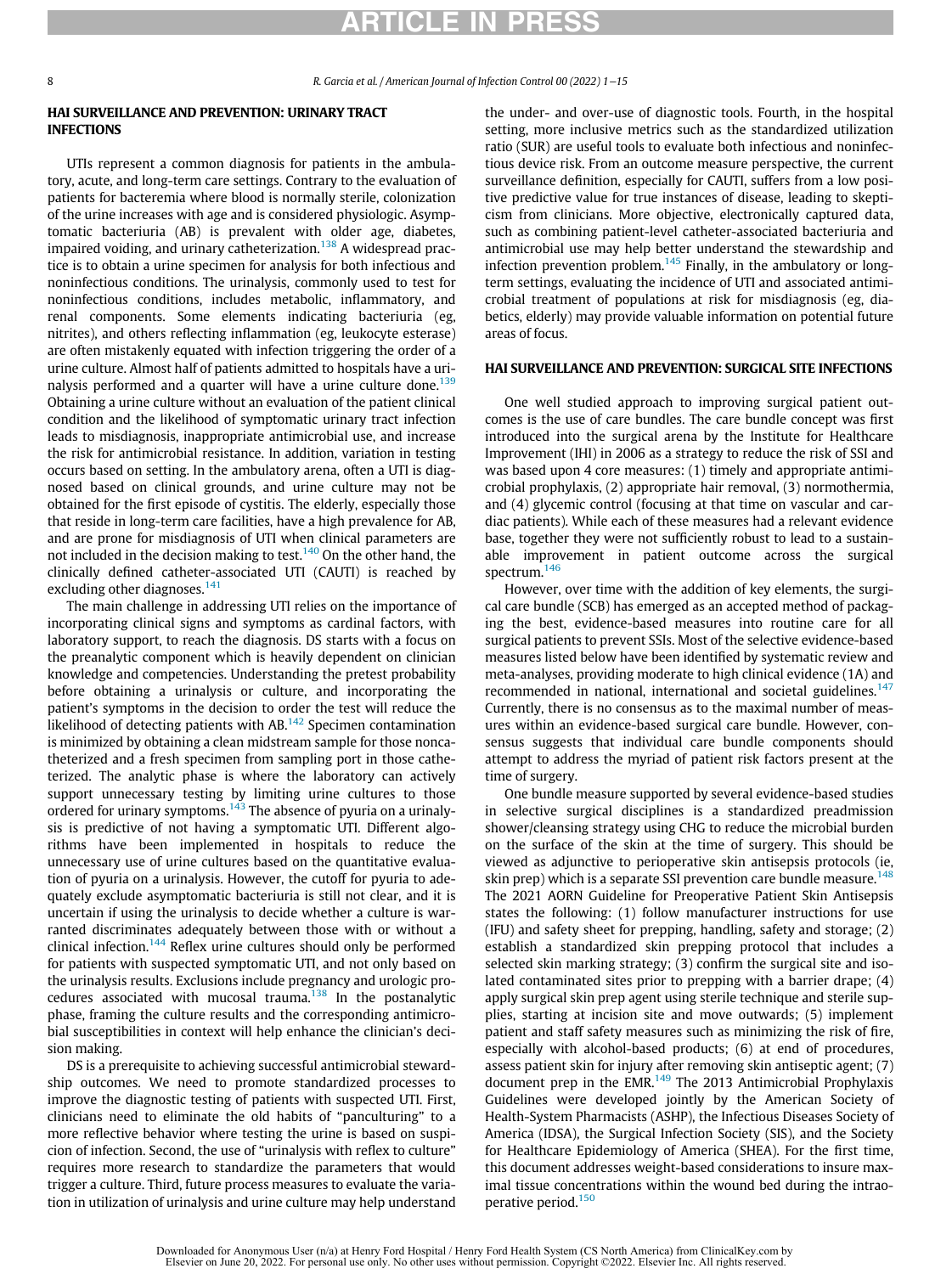Another bundle measure shown to reduce the incidence of SSIs, especially in high-risk surgery involving implants such as knee and hip arthroplasty is the screening of patients for both MSSA and MRSA nasal colonization. While mupirocin has been for many years the standard agent for nasal decolonization, studies using nasal povidone iodine (5% or 10%) or a novel alcohol-based (70%) nasal antiseptic have been documented to be effective in reducing staphylococcal nasal colonization but further clinical investigations are war-ranted.<sup>[151](#page-16-0)</sup> In addition, perioperative supplemental oxygen (80%) or hyperoxia is a recognized bundle measure, as it increases tissue oxygen tension, which may lead to an increase in oxidative killing of surgical pathogens and a reduction in SSIs. Current national, societal and international guidelines are supportive of perioperative hyperoxia to reduce SSIs in colorectal surgery patients.<sup>[152](#page-16-1)</sup> The SSI prevention care bundle element related to the patient's core temperature recommends monitoring throughout the surgical procedure and with maintenance of normothermia preoperatively, intraoperatively, and postoperatively. Hypothermia is defined as a core temperature below 36 °C and patients should be prewarmed a minimum of 30 minutes prior to the induction of anesthesia.<sup>[153](#page-16-2)</sup> The presence of diabetic hyperglycemia at the time of surgery is a significant risk factor across the spectrum of surgical disciplines, so glycemic control is yet another evidence-based SSI prevention care bundle element. Hemoglobin A1C represents a more accurate indicator of glycemic control than blood glucose. Preoperative and inpatient diabetes management improves glycemic control on the day of surgery and postoperatively, decreasing the incidence of hypoglycemia which leads to improved clinical outcome.<sup>[154](#page-16-3)</sup>

A systematic literature review (SLR) and meta-analysis identified 15 randomly selected controlled trials, producing a risk ratio of 0.67, 95% CI 0.54-0.84 ( $P \leq$  .001), demonstrating that use of antimicrobial coated/impregnated sutures were effective in demonstrating a statistically significant, lower risk of SSI in clean, clean-contaminated and contaminated surgical procedures.[155](#page-16-4) Two recent studies have documented that use of an antimicrobial suture for wound closure as part of an evidence-based surgical care bundle can provide a significant fiscal benefit to the hospital and third party-payer, suggesting that antimicrobial sutures should be considered for both superficial and deep layer closure after all surgical operations.<sup>[156](#page-16-5)[,157](#page-16-6)</sup>

#### EMERGING PATHOGENS

The National Institute of Allergy and Infectious Diseases defines emerging infectious diseases "as infectious diseases that have newly appeared in a population or have existed but are rapidly increasing in incidence or geographic range".<sup>[158](#page-16-7)</sup> Although these emerging pathogens may be well studied in laboratory settings, by definition, when they emerge in populations that have not had prior exposure or experiences with such diseases, the public, as well as IP programs are woefully unprepared to address the public health implications and, in turn, the socio-economic ramifications of being so ill-prepared. IP programs find themselves all too often being reactionary rather than proactive in the light of emerging pathogens. Two very different but recent examples can be seen with Ebola and COVID-19. First identified in 1976, the CDC describes 33 outbreaks in 19 countries of the Ebola viral hemorrhagic fever (including the 3 species that cause disease in humans: Zaire, Sudan, and Bundibugyo; and 1 species that does not cause disease in humans, Reston) prior to the Ebola outbreak of 2014.<sup>[159](#page-16-8)</sup> Although this pathogen was known for 38 years, when Ebola was first diagnosed in a patient admitted to a hospital in Texas, United States (US), it was evident that infection prevention programs were not prepared to properly control potential transmission. Transmitted through infected body fluid, PPE took on a new meaning for front-line staff, including the importance of selecting the correct PPE, as well as conducting extensive training to learn the proper process of donning and doffing PPE to reduce the risk of blood or body fluid contamination. In addition, special arrangements in terms of the patient care environment were needed to address the patient's isolation room, temporary "mini-labs" where testing can be run by specially trained staff, 1-way traffic flow to prevent accidental contamination, nearby emergency showers for staff in the event of an exposure, and special waste management precautions. More recently, in December 2019, when COVID-19 first appeared in California and rapidly spread across the United States, it quickly became apparent that the US public health and health care infrastructure were not designed to provide rapid identification of infected individuals, control transmission among the vulnerable population, and manage and treat large surges of patients in our health care facilities. Emerging pathogen events have underscored the need for IP programs to emerge from positions of remaining reactive to becoming proactive by developing robust systems capable of properly handling future pandemic diseases.

As described by Abouleish, a lack of information, conflicting information, unfamiliarity with the disease, along with human perception all work together to formulate a perceived risk level of disease trans-mission.<sup>[160](#page-16-9)</sup> This helps explain, in part, acceptance, or lack thereof, of infection prevention measures by the public. In the context of the latest pandemic, universal infection prevention and control approaches to reduce disease transmission in the health care setting focus on: (1) early identification and appropriate isolation of patients suspected of having the disease through symptom screening or testing; (2) universal source control through mandatory masking to contain respiratory droplets; (3) quarantine after exposure; (4) the use of appropriate personal protective equipment; and (5) appropriate environmental decontamination.<sup>[161](#page-16-10)[,162](#page-16-11)</sup>

Airborne infection isolation rooms (AIIR), formerly known as negative pressure isolation rooms, are designed to protect other patients and health care team members from diseases transmitted via the airborne route. Most facilities are designed with few AIIR in comparison to standard rooms, and as a result, these were rapidly allocated during the surges of COVID-19. $163$  Soon, infection prevention programs found themselves working creatively to develop geographic cohorts (entire units made up of patients with a common infectious disease) or find ways to create more AIIRs, for example, by using portable HEPA scrubbers or changing the ventilation dynamics of a particular unit or floor. Through the course of the pandemic, research has found that the large majority of COVID-19 virus is spread via respiratory droplets that drop precipitously within 6 feet of the infected, not only putting unprotected individuals at risk within that 6-foot space, but also able to contaminate the environment near infected individu-als.<sup>[161](#page-16-10)</sup> However, the relationship of finding virus particles in the environment and the role these particles play in the ability to cause disease requires further investigation.

Aerosol generating procedures (AGP) have gained considerable attention since the pandemic began. Yet there remains poor consensus and conflicting evidence on which specific procedures should be considered AGPs, and to what extent these procedures can or do, pose the greatest risk in COVID-19 transmission.<sup>[162](#page-16-11)</sup> The answer undoubtedly lies within a spectrum of factors that contribute to determining acceptable or nonacceptable risk. As an example, nebulizers, which by design aerosolize medicine for patient inhalation, have not been fully researched to determine their association with disease spread given such elements as variation in disease state of the host and ventilation/air quality of the surrounding environment. Optimal air quality includes having minimum fresh air exchanges −adequate ventilation is considered to be 60 liters/s/patient (AGPs not performed)<sup>[162](#page-16-11)</sup> which may not always be possible, especially given a surge situation. Manufacturers of technologies that use HEPA or Ultra-HEPA filtration, ultraviolet-C radiation, and various combinations of other technology promise to rid the air of impurities and kill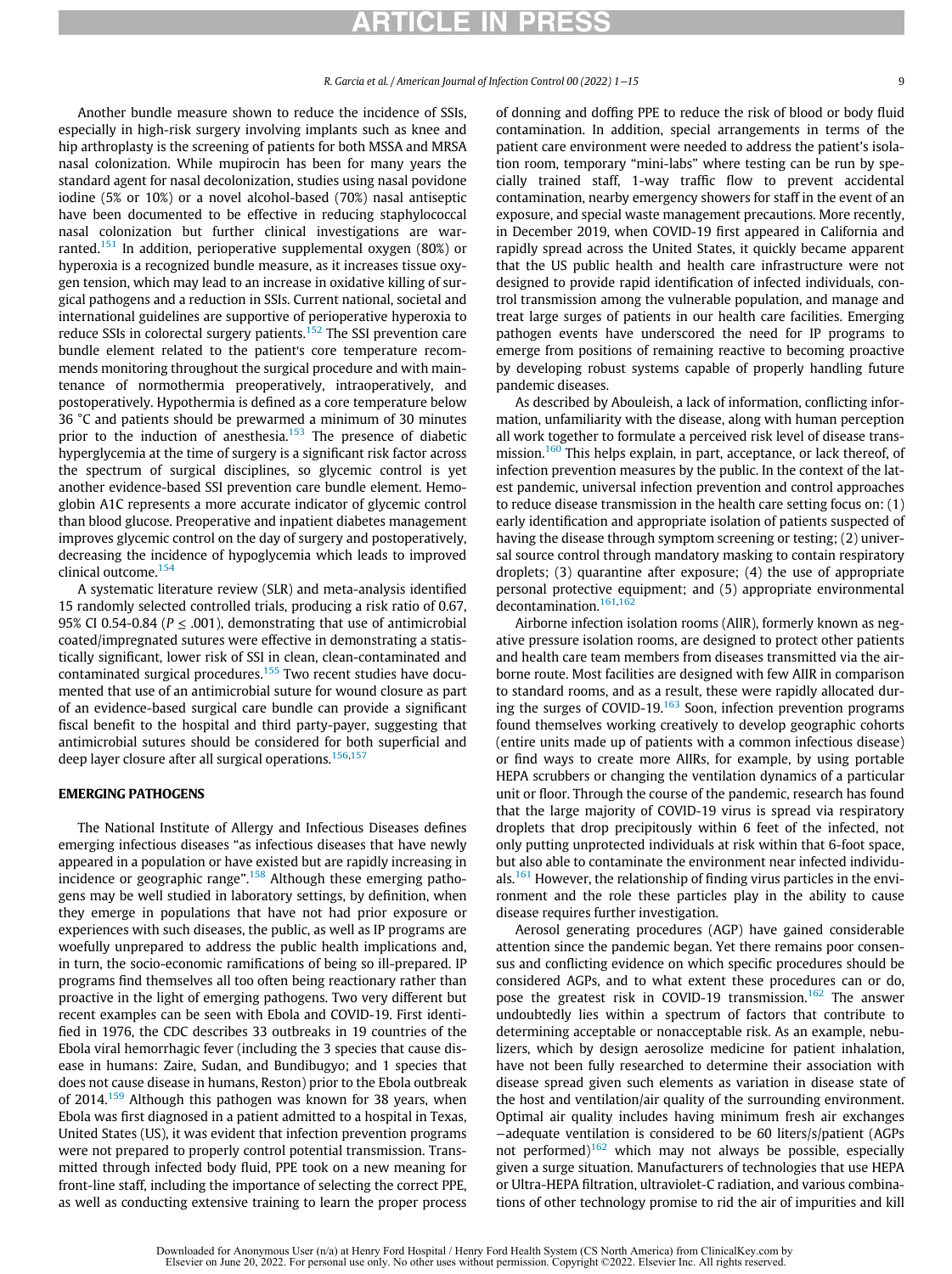### RTICLE IN PRF

airborne infectious agents, often with a paucity of concrete data in practical applications. Although scientific evidence conducted in laboratory settings has supported the effectiveness of these technologies, there is a need for new research and validation that these technologies delivered in real-world settings can verify these claims.

An additional important issue concerns the interplay between emerging pathogens and PPE. As the COVID-19 pandemic progressed rapidly through the first year, the extremely high demand for, and subsequent lack of, PPE forced many infection prevention programs to develop policies and practices related to extended use and re-use of PPE. To meet the need, infection preventionists were forced to reevaluate disposable PPE and develop various methodologies of extending their use or reprocessing single-use equipment so it could safely be used again. Most notably, reprocessing filtering facepiece respirators (FFR) became exceedingly important. A systematic literature review identified 14 methods for decontaminating FFR, with 4 predominant methods surfacing: ultraviolet germicidal irradiation, moist heat, microwave-generated steam, and hydrogen peroxide vapor.<sup>163−[166](#page-16-12)</sup> In addition, cautionary tales of using the various technologies that decontaminate respirators may indeed alter their performance.<sup>[164,](#page-16-13)[167](#page-16-14)</sup> Further research is needed to ensure that decontamination and reuse of PPE can be done effectively and efficiently without compromising safety. Alternatively, identifying existing PPE or developing new PPE that can be worn safely and effectively for extended periods of time (such as powered air-purifying respirators) should be further investigated.

Despite attempts at understanding how to handle IP issues associated with COVID-19, the financial ramifications incurred by health care institutions due to the pandemic may represent the greatest ongoing challenge. The impact incurred by rising operating costs and decreasing revenue may very well translate into reduced budgets for programs such as infection prevention. This may present itself with cuts to IP staffing, infrastructure resources, product limitations, or pauses in innovative technologies.<sup>[168](#page-16-15),[169](#page-16-16)</sup>

#### **CONCLUSION**

Fifty years of IP evolution has brought us to a crossroads in which we face increasingly diverse and complex issues. This article addresses many of those issues, providing insight on how to more effectively improve IP programs, standardize metrics, and better control potential HAI events in the future. [\(Table 1](#page-11-0) summarizes recommendations for change in 14 topics of concern.) These advances must be accomplished with the understanding of the importance of a structure for infection prevention nationally that spans across the continuum of care from acute to skilled nursing to ambulatory to postacute settings and which is resilient to mammoth events such as pandemics. Regardless of which strategies are considered, IP successes will depend largely on strong leadership support. A recent analysis of management methods identified 3 practices as important facilitators in the prevention of HAIs<sup>170</sup>: First involves engagement of executive staff. Establishment of IP goals by executive leadership emphasizes an organizational priority among managers and frontline staff and enables open communication with persons who are empowered to make change. Second addresses information sharing. Establishment of an organization-wide system to relay, display, and discuss relevant infection data with frontline staff is an important activity. Third involves management coaching. The coaching activities identified as most needed involve providing staff with feedback on how to perform clinical care processes correctly and re-educating staff on best practices for IP. The future success of IP programs will therefore, lay in identifying and implementing cutting edge program modifications and best practices while supported by targeted executive actions.

#### <span id="page-11-0"></span>Table 1

Recommendations for change in infection prevention programs and practice

| IP Program Standardization                          | • Based on outcomes based scientific research (eg, HAI rates, process compliance,<br>patient satisfaction), establish a standard template for IP programs to support the<br>replication of best practices, avoid errors, and optimize processes.                                                                                                                                                                                                                                                                                                                                                                                                                    |
|-----------------------------------------------------|---------------------------------------------------------------------------------------------------------------------------------------------------------------------------------------------------------------------------------------------------------------------------------------------------------------------------------------------------------------------------------------------------------------------------------------------------------------------------------------------------------------------------------------------------------------------------------------------------------------------------------------------------------------------|
|                                                     | • Conduct research focusing on determining IPs time allocation taking into account<br>variability between health care facilities.<br>• Conduct research into IP program reporting structure.<br>• Establish a certification process for physicians in IP programs.                                                                                                                                                                                                                                                                                                                                                                                                  |
| Surveillance<br>manual surveillance.                | • Conduct research to determine ideal IP staffing levels based on essential program components.<br>• Establish a collaborative association between NHSN and the IP community to evaluate HAI<br>definitions in order to increase accuracy and reflect quality of clinical care and processes.<br>• Conduct research into methods and training regimens to improve accuracy when conducting<br>• Establish a collaborative association between vendors of automated surveillance software and<br>the IP community to evaluate the standardization and improvement of HAI accuracy across all                                                                         |
| available platforms.<br>Hand hygiene                | • Review available national and international programs addressing behavior modification of health<br>care personnel for improving hand hygiene.<br>• Review published studies on hand hygiene improvement strategies that include enhancements<br>in education, monitoring, infrastructure, and culture.<br>• Consider the use of automated hand hygiene systems designed to assist in the verification of                                                                                                                                                                                                                                                          |
| <b>Environmental Contamination</b>                  | compliance while providing the ability to track compliance history.<br>• Review studies addressing limitations in environmental cleaning and conduct a gap analysis to<br>determine which factors need to be addressed.<br>• Implement new strategies based on societal guidelines including those addressing the<br>education of EVS staff to increase cleaning and disinfection.<br>• Establish facility-specific acceptable levels of cleaning and disinfection.<br>• Consider the use of supplemental disinfection technologies taking into consideration. such<br>factors as cost, staffing needs, time allotments, and effectiveness of disinfection process. |
| Antibiotic Resistant Organisms<br>on emerging AROs. | • Using key national and regional information, establish facility-specific listing of AROs<br>integrating such information into the EMR in order to expedite isolation, therapy strategies,<br>and antimicrobial stewardship program review.<br>• Ensure that the facility receives state and local public health organizations' timely information<br>(continued)                                                                                                                                                                                                                                                                                                  |

(continued)

Downloaded for Anonymous User (n/a) at Henry Ford Hospital / Henry Ford Health System (CS North America) from ClinicalKey.com by Elsevier on June 20, 2022. For personal use only. No other uses without permission. Copyright ©2022. Elsevier Inc. All rights reserved.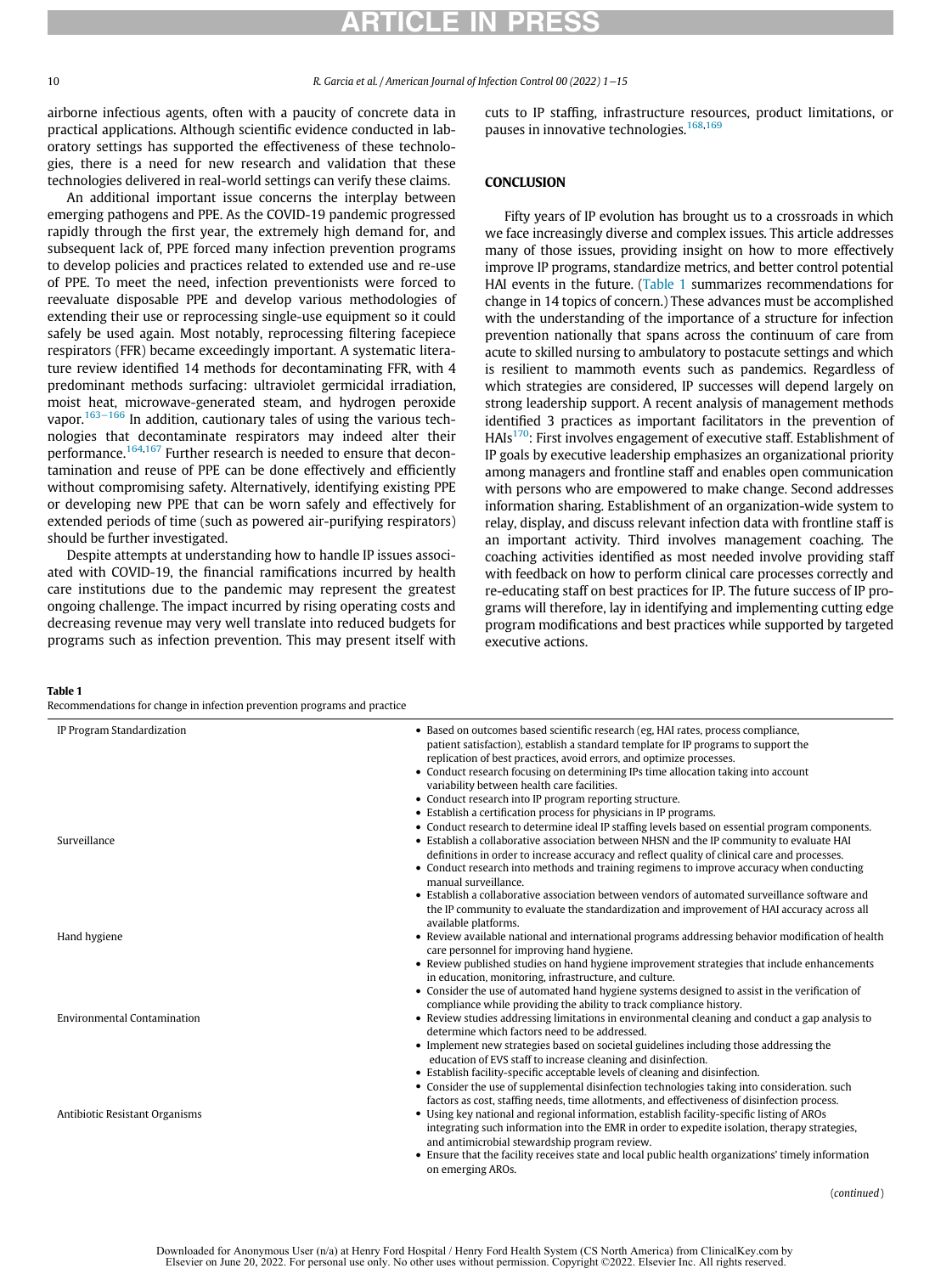R. Garcia et al. / American Journal of Infection Control 00 (2022) 1−15 11

narrowing antibiotic therapies.

Consider the use of rapid diagnostic technology for AROs; such technologies reduce both identification and antibiotic susceptibility time, therefore expediting isolation protocols and

| <b>Decolonizing Patients</b>                                  | • Consider the use of a universal decolonization strategy for ICU patients (strategy includes use of<br>CHG bathing in conjunction with a nasal antibiotic/antiseptic regimen).                            |
|---------------------------------------------------------------|------------------------------------------------------------------------------------------------------------------------------------------------------------------------------------------------------------|
|                                                               | • Consider the use of a decolonization strategy for non-ICU patients with vascular access<br>devices (strategy includes use of CHG bathing with or without the use of a nasal                              |
|                                                               | antibiotic/antiseptic regimen).                                                                                                                                                                            |
|                                                               | • Consider the use of a decolonization strategy for patients undergoing cardiac and<br>orthopedic surgery.                                                                                                 |
|                                                               | • Consider the use of a decolonization strategy for patients receiving CIED implants;                                                                                                                      |
|                                                               | Conduct further research on decolonization strategies for patients receiving other<br>types of implants.                                                                                                   |
| Decreasing Contact Precautions                                | • Discontinuing CPs requires health care facilities to assess which AROs are isolatable and                                                                                                                |
|                                                               | under what conditions (colonized or infected), type of isolation initiated (standard<br>precautions, enhanced barrier precautions, etc), and whether supplemental strategies are                           |
|                                                               | used that may reduce the risk of transmission.                                                                                                                                                             |
|                                                               | • Health care facilities should establish protocols for discontinuing CPs based on ARO<br>transmission risk, organizational priorities, and resources.                                                     |
| Diagnostic Stewardship                                        | • In order for health care facilities to invest in DS, there will be a need for the establishment<br>of drivers to incentivize implementation, the development of meaningful measures,                     |
|                                                               | and directed leadership support.<br>• Establish system-wide standardized practice guidelines, jointly written by IPs, microbiologists,                                                                     |
|                                                               | and other key stakeholders, providing guidance in the pre-analytic phase, that is, pathways                                                                                                                |
|                                                               | for selecting the appropriate test according to patient's syndrome, methods for obtaining<br>optimal collection of clinical specimens, and interpreting microbiology results.                              |
|                                                               | • Implement educational efforts on education of nurses to understand the "why" behind                                                                                                                      |
|                                                               | proper culturing techniques, and of physicians on appropriate ordering and interpretation<br>of test results.                                                                                              |
|                                                               | • In order to ensure the integration of all areas of infection management (diagnosis, treatment,                                                                                                           |
|                                                               | and prevention), establish a unified stewardship strategy such as reflected in the AID<br>(antimicrobial, IP, and DS) model. The basis of this model is the understanding that outcomes                    |
|                                                               | improve when providers understand and cooperate in implementing a system that promotes                                                                                                                     |
|                                                               | the appropriate test, the right interpretation of a test result, selection of the appropriate<br>antimicrobial, and administration at the right time.                                                      |
|                                                               | • Revise order sets in EMRs to reflect essential modifications in testing, to include urine                                                                                                                |
|                                                               | and blood culture ordering and management protocols.<br>• Consider evaluating novel methods to reduce blood culture contamination.                                                                         |
|                                                               | • DS interventions related to C difficile testing should include provision of education to                                                                                                                 |
|                                                               | clinicians on what constitutes clinically significant diarrhea, the appropriate documentation                                                                                                              |
|                                                               | of patient bowel movements and use of laxatives, implementation of C difficile order sets<br>and EMR best practice alerts to assist providers in order to optimize testing and enhance                     |
|                                                               | the identification of patients with active disease, and not colonization.                                                                                                                                  |
| HAI Surveillance and Prevention: Bloodstream Infections       | • Establish collaborative association between NHSN and the IP community to evaluate<br>BSI definitions in order to increase accuracy and reflect quality of clinical care and processes.                   |
|                                                               | • Conduct a gap analysis and knowledge assessment to determine educational and process                                                                                                                     |
|                                                               | needs, followed by institution of enhanced maintenance practices.<br>• Consider evaluating novel technologies that extend the effective antimicrobial period over                                          |
|                                                               | the entire recommended duration of an IV dressing.                                                                                                                                                         |
|                                                               | • Expand NHSN surveillance utilizing the model <i>Hospital Onset Bacteremia</i> , an initiative that<br>captures BSI events not only related to central lines but to all types of intravascular catheters; |
|                                                               | such a strategy may be considered for application to other health care settings such as                                                                                                                    |
| HAI Surveillance and Prevention: Nonventilator                | extended care facilities.<br>Establish a collaborative association between NHSN and the IP community to review                                                                                             |
| Hospital Acquired Pneumonia                                   | published information on the occurrence of NV-HAP events, draft definitions, and to consider                                                                                                               |
|                                                               | surveillance trials.<br>• Consider establishing universal prevention measures including oral care, early and frequent                                                                                      |
|                                                               | ambulation, head of bed elevation, and aspiration precautions.                                                                                                                                             |
| HAI Surveillance and Prevention: Ventilator Associated Events | • Establish a collaborative association between NHSN and the IP community to evaluate<br>VAE definitions in order to increase accuracy and reflect quality of clinical care and processes.                 |
|                                                               | • Establish a collaborative association between NHSN and the IP community to facilitate the                                                                                                                |
|                                                               | transition to institute ventilator-associated pneumonia as a requirement for national reporting,<br>a measure that would incentivize prevention initiatives.                                               |
| HAI Surveillance and Prevention: Urinary Tract Infections     | • Establish a collaborative association between NHSN and the IP community to evaluate                                                                                                                      |
|                                                               | UTI definitions in order to increase accuracy and reflect quality of clinical care and processes.<br>• Establish comprehensive education programs for clinicians emphasizing such important                |
|                                                               | preanalytic issues as understanding pretest probabilities before obtaining a urinalysis                                                                                                                    |
|                                                               | or culture and incorporating the patient's symptoms in the decision process regardless<br>of the clinical setting.                                                                                         |
|                                                               | • Establish standardized methods of urine collection for both catheterized and                                                                                                                             |
|                                                               | noncatheterized patients.<br>• Establish laboratory processes for carefully reviewing urinalysis findings prior                                                                                            |
|                                                               | to processing a urine specimen for culture.                                                                                                                                                                |
|                                                               | • Conduct research to better understand the urinalysis parameters that should                                                                                                                              |
|                                                               | trigger a urine culture.<br>• Conduct research to better understand the incidence of UTI and associated antimicrobial                                                                                      |
|                                                               | treatment in populations at risk for misdiagnosis (eg, ambulatory or long-term settings).                                                                                                                  |
| HAI Surveillance and Prevention: Surgical Site Infections     | • Consider establishment of an advanced, evidence-based surgical care bundle, with new<br>measures to include preadmission CHG shower/cleansing, weight-based antimicrobial                                |

(continued)

Downloaded for Anonymous User (n/a) at Henry Ford Hospital / Henry Ford Health System (CS North America) from ClinicalKey.com by<br>Elsevier on June 20, 2022. For personal use only. No other uses without permission. Copyright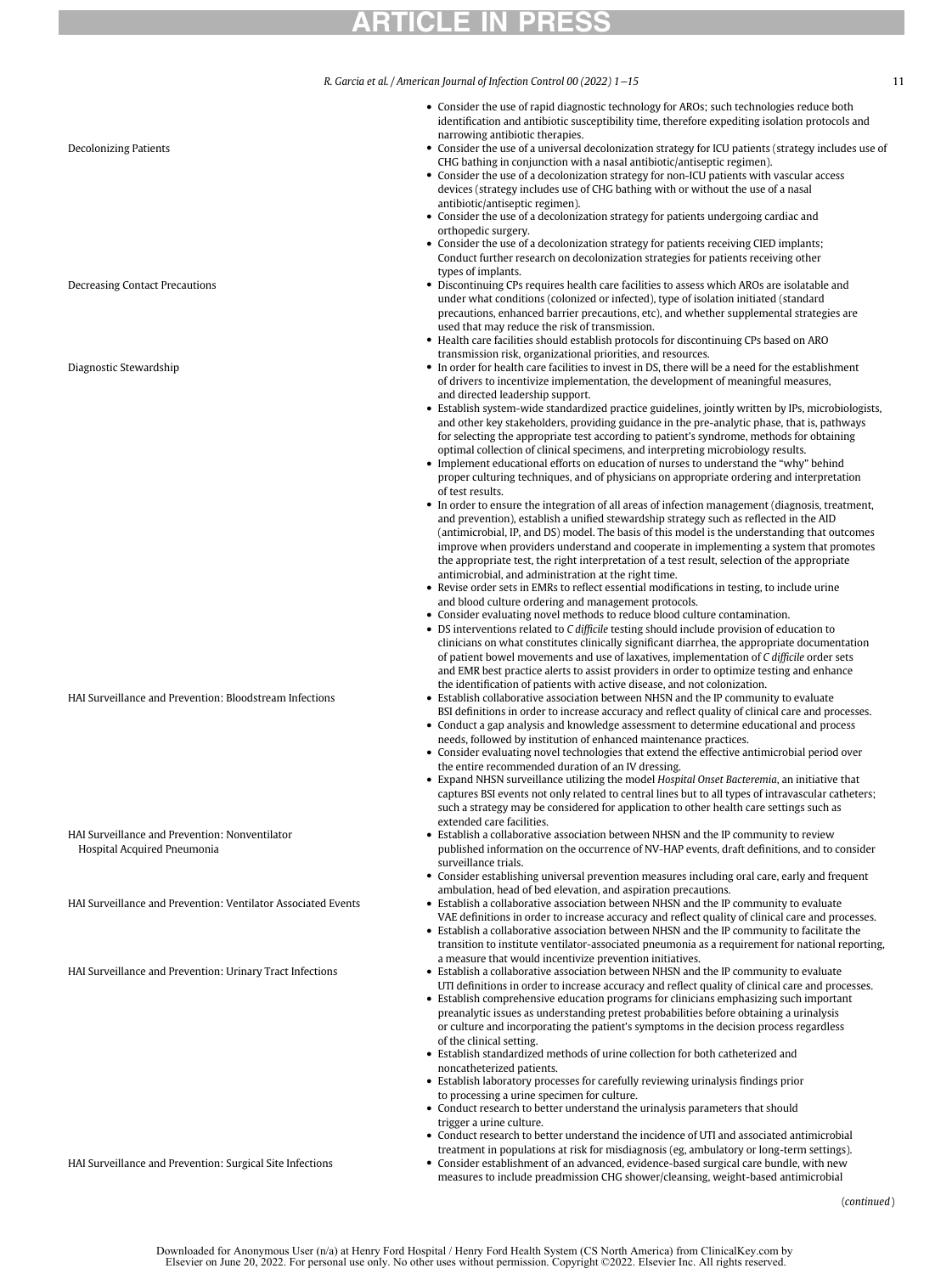12 R. Garcia et al. / American Journal of Infection Control 00 (2022) 1−15

prophylaxis, a nasal decolonization strategy, perioperative supplemental oxygen, maintenance of normothermia, glycemic control, and use of antimicrobial sutures.

Emerging pathogens Conduct research addressing the appropriate control of patients with emerging diseases to include methodologies to improve early identification, surge management, isolation including use, necessity, and alternate technologies for AIIRs, transportation of patients, selection, proper use, and reprocessing issues related to such PPE items as facepiece respirators, employee exposure management, waste management, internal and external communication enhancement, initiation and duration of quarantine, effective environmental decontamination, and identification of AGPs that pose greatest risk of organism transmission.

AGP, Aerosol generating procedures; AIIR, Airborne infection isolation rooms; ARO, antibiotic-resistant organism; BSI, Bloodstream Infections; CHG, chlorhexidine gluconate; CIED, cardiac implantable electronic devices; CPs, contact precautions; DS, Diagnostic Stewardship; EMR, electronic medical records; EVS, environmental services staff; HAI, healthcare associated infections; IP, infection prevention; NV-HAP, Nonventilator hospital acquired pneumonia; NNHS, The National Healthcare Safety Network; PPE, Personal Protective Equipment; UTI, Urinary tract infection; VAE, ventilator associated events.

#### STATEMENT

<span id="page-13-18"></span>The views of the authors may not be representative of the corresponding institutions.

#### <span id="page-13-20"></span><span id="page-13-19"></span><span id="page-13-0"></span>References

- <span id="page-13-21"></span>1. Centers for Disease Control and Prevention. 2019 National and State Healthcare-Associated Infections Progress Report. Centers for Disease Control and Prevention. <https://www.cdc.gov/hai/data/portal/progress-report.html>. Accessed February 6, 2022.
- <span id="page-13-22"></span><span id="page-13-1"></span>2. [Lee MH, Lee GA, Lee SH, et al. Effectiveness and core components of infection pre](http://refhub.elsevier.com/S0196-6553(22)00357-1/sbref0002)[vention and control programmes in long-term care facilities: a systematic review.](http://refhub.elsevier.com/S0196-6553(22)00357-1/sbref0002) J Hosp Infect[. 2019;102:377](http://refhub.elsevier.com/S0196-6553(22)00357-1/sbref0002)–393.
- <span id="page-13-23"></span><span id="page-13-2"></span>3. Centers for Disease Control and Prevention. Creating a Business Case for Infection Prevention. Centers for Disease Control and Prevention. [https://www.cdc.gov/](https://www.cdc.gov/infectioncontrol/pdf/strive/BC101-508.pdf) [infectioncontrol/pdf/strive/BC101-508.pdf.](https://www.cdc.gov/infectioncontrol/pdf/strive/BC101-508.pdf) Accessed February 6, 2022.
- <span id="page-13-3"></span>4. [Dick A, Perencevich EN, Pogorzelska-Maziarz M, et al. A decade of investment in](http://refhub.elsevier.com/S0196-6553(22)00357-1/sbref0004) [infection prevention: a cost effectiveness analysis.](http://refhub.elsevier.com/S0196-6553(22)00357-1/sbref0004) Am J Infect Control. 2015;43:4–9.
- <span id="page-13-24"></span><span id="page-13-4"></span>5. Storr J, Twyman A, Zingg W, et al. Core components for effective infection prevention and control programmes: new WHO evidence-based recommendations. Antimicrob Res Infect Control. 2017. [https://aricjournal.biomedcentral.com/](https://aricjournal.biomedcentral.com/articles/10.1186/s13756-016-0149-9) [articles/10.1186/s13756-016-0149-9](https://aricjournal.biomedcentral.com/articles/10.1186/s13756-016-0149-9). Accessed February 6, 2022.
- <span id="page-13-5"></span>6. [Billings C, Bernard H, Caffrey L, et al. Advancing the profession: an updated](http://refhub.elsevier.com/S0196-6553(22)00357-1/sbref0006) [future-oriented competency model for professional development in infection](http://refhub.elsevier.com/S0196-6553(22)00357-1/sbref0006) [prevention and control.](http://refhub.elsevier.com/S0196-6553(22)00357-1/sbref0006) Am J Infect Control. 2019;47:602–614.
- <span id="page-13-25"></span><span id="page-13-6"></span>7. Agency for Healthcare Research and Quality. AHRQ Plan for Translating Research into Practice. Agency for Healthcare Research and Quality. [https://www.ahrq.](https://www.ahrq.gov/topics/translating-research-practice-trip.html) [gov/topics/translating-research-practice-trip.html.](https://www.ahrq.gov/topics/translating-research-practice-trip.html) Accessed February 6, 2022.
- <span id="page-13-26"></span><span id="page-13-7"></span>8. [Dahlke JD, Mendez-Figueroa H, Maggio L, et al. The Case for standardizing cesar](http://refhub.elsevier.com/S0196-6553(22)00357-1/sbref0008)[ean delivery technique: seeing the forest for the trees.](http://refhub.elsevier.com/S0196-6553(22)00357-1/sbref0008) Obstet Gynecol. [2020;136:972](http://refhub.elsevier.com/S0196-6553(22)00357-1/sbref0008)–980.
- 9. [McLachlan S, Kyrimi E, Dube K, et al. Towards standardization of evidence-based](http://refhub.elsevier.com/S0196-6553(22)00357-1/sbref0009) [clinical care process speci](http://refhub.elsevier.com/S0196-6553(22)00357-1/sbref0009)fications. Health Informatics J. 2020;26:2512–2537.
- <span id="page-13-27"></span>10. [Murphy DM, Hanchett M, Olmsted RN, et al. Competency in infection prevention:](http://refhub.elsevier.com/S0196-6553(22)00357-1/sbref0010) [a conceptual approach to guide current and future practice.](http://refhub.elsevier.com/S0196-6553(22)00357-1/sbref0010) Am J Infect Control. [2012;40:296](http://refhub.elsevier.com/S0196-6553(22)00357-1/sbref0010)–303.
- <span id="page-13-28"></span><span id="page-13-8"></span>11. [Pogorzelska-Maziarz M, Gilmartin H, Reese S. Infection prevention staf](http://refhub.elsevier.com/S0196-6553(22)00357-1/sbref0011)fing and [resources in U.S. acute care hospitals: results from the APIC MegaSurvey.](http://refhub.elsevier.com/S0196-6553(22)00357-1/sbref0011) Am J Infect Control[. 2018;46:852](http://refhub.elsevier.com/S0196-6553(22)00357-1/sbref0011)–857.
- <span id="page-13-29"></span><span id="page-13-9"></span>12. [Scheckler WE, Brimhall D, Buck AS, et al. Requirements for infrastructure and](http://refhub.elsevier.com/S0196-6553(22)00357-1/sbref0012) [essential activities of infection control and epidemiology in hospitals: a consen](http://refhub.elsevier.com/S0196-6553(22)00357-1/sbref0012)sus panel report. [Infect Control Hosp Epidemiol](http://refhub.elsevier.com/S0196-6553(22)00357-1/sbref0012). 1998;26:47–60.
- <span id="page-13-30"></span><span id="page-13-10"></span>13. [Bryant KA, Harris AD, Gould CV, et al. Necessary infrastructure of infection pre](http://refhub.elsevier.com/S0196-6553(22)00357-1/sbref0013)[vention and healthcare epidemiology programs: a review.](http://refhub.elsevier.com/S0196-6553(22)00357-1/sbref0013) Infect Control Hosp Epidemiol[. 2016;37:371](http://refhub.elsevier.com/S0196-6553(22)00357-1/sbref0013)–380.
- <span id="page-13-31"></span><span id="page-13-11"></span>14. [McQuillen DP, MacIntyre AT. The value that infectious diseases physicians bring](http://refhub.elsevier.com/S0196-6553(22)00357-1/sbref0014) [to the healthcare system.](http://refhub.elsevier.com/S0196-6553(22)00357-1/sbref0014) J Infect Dis. 2017;216:S588–S593.
- <span id="page-13-32"></span><span id="page-13-12"></span>15. [Bartles R, Dickson A, Babade O. A systematic approach to quantifying infection](http://refhub.elsevier.com/S0196-6553(22)00357-1/sbref0015) prevention staffi[ng and coverage needs.](http://refhub.elsevier.com/S0196-6553(22)00357-1/sbref0015) Am J Infect Control. 2018;46:487–491.
- <span id="page-13-13"></span>16. [Dhar S, Sandhu AL, Valyko A, et al. Strategies for effective infection prevention](http://refhub.elsevier.com/S0196-6553(22)00357-1/sbref0016) [programs: structures, processes, and funding.](http://refhub.elsevier.com/S0196-6553(22)00357-1/sbref0016) Infect Dis Clin Am. 2021:531–551.
- <span id="page-13-14"></span>17. Centers for Disease Control and Prevention. About NHSN. Centers for Disease Control and Prevention. [https://www.cdc.gov/nhsn/about-nhsn/index.html.](https://www.cdc.gov/nhsn/about-nhsn/index.html) Accessed February 6, 2022.
- <span id="page-13-33"></span><span id="page-13-15"></span>18. Maaike SM, Pleun VD, Karel GM, et al. Accuracy of administrative data for surveillance of healthcare-associated infections: a systematic review. BMJ Open. 2015. [https://bmjopen.bmj.com/content/bmjopen/5/8/e008424.full.pdf.](https://bmjopen.bmj.com/content/bmjopen/5/8/e008424.full.pdf) Accessed February 6, 2022.
- <span id="page-13-34"></span><span id="page-13-16"></span>19. [Hebden JN. Slow adoption of automated infection prevention surveillance: are](http://refhub.elsevier.com/S0196-6553(22)00357-1/sbref0019) [human factors contributing?](http://refhub.elsevier.com/S0196-6553(22)00357-1/sbref0019) Am J Infect Control. 2015;43:559–562.
- <span id="page-13-17"></span>20. [Wright MO, Allen-Bridson K, Hebden JN. Assessment of the accuracy and consis](http://refhub.elsevier.com/S0196-6553(22)00357-1/sbref0020)[tency in the application of standardized surveillance de](http://refhub.elsevier.com/S0196-6553(22)00357-1/sbref0020)finitions: A summary of

the American Journal of Infection Control [and National Healthcare Safety Network](http://refhub.elsevier.com/S0196-6553(22)00357-1/sbref0020) case studies, 2010−2016. [Am J Infect Control](http://refhub.elsevier.com/S0196-6553(22)00357-1/sbref0020). 2017;45:607–611.

- 21. Streefkerk HRA. Electronically assisted surveillance systems of HAIs: a systematic review. Euro Surveill. 2020;25:1–16.. [https://www.eurosurveillance.org/docserver/](https://www.eurosurveillance.org/docserver/fulltext/eurosurveillance/25/2/eurosurv-25-2-4.pdf?expires=1640276294&id=id&accname=guest&checksum=33338E116E2BA13EFB4459ABA7B7C132) [fulltext/eurosurveillance/25/2/eurosurv-25-2-4.pdf?expires=1640276294&id=i](https://www.eurosurveillance.org/docserver/fulltext/eurosurveillance/25/2/eurosurv-25-2-4.pdf?expires=1640276294&id=id&accname=guest&checksum=33338E116E2BA13EFB4459ABA7B7C132)[d&accname=guest&checksum=33338E116E2BA13EFB4459ABA7B7C132.](https://www.eurosurveillance.org/docserver/fulltext/eurosurveillance/25/2/eurosurv-25-2-4.pdf?expires=1640276294&id=id&accname=guest&checksum=33338E116E2BA13EFB4459ABA7B7C132) Accessed February 6, 2022.
- 22. [Sips ME. Automated surveillance of HAIs: state of the art.](http://refhub.elsevier.com/S0196-6553(22)00357-1/sbref0022) Curr Opin Infect Dis. [2017;30:425](http://refhub.elsevier.com/S0196-6553(22)00357-1/sbref0022)–431.
- 23. [Chassin MR, Mayer C, Nether K. Improving hand hygiene at eight hospitals in the](http://refhub.elsevier.com/S0196-6553(22)00357-1/sbref0023) [United States by targeting speci](http://refhub.elsevier.com/S0196-6553(22)00357-1/sbref0023)fic causes of noncompliance. Jt Comm J Qual [Patient Safety](http://refhub.elsevier.com/S0196-6553(22)00357-1/sbref0023). 2015;41:4–12.
- 24. World Health Organization. Improving Hand Hygiene Through a Multimodal Strategy. World Health Organization. [apps.who.int/iris/handle/10665/70030.](https://apps.who.int/iris/handle/10665/70030) Accessed April 7, 2022.
- 25. [Werzen A, Thom K, Robinson G, et al. Comparing brief, covert directly-observed](http://refhub.elsevier.com/S0196-6553(22)00357-1/sbref0025) [hand hygiene compliance monitoring to standard methods: a multicenter cohort](http://refhub.elsevier.com/S0196-6553(22)00357-1/sbref0025) study. [Am J Infect Control](http://refhub.elsevier.com/S0196-6553(22)00357-1/sbref0025). 2019;47:346–348.
- 26. Tartari E, Fankhauser C, Masson-Roy S, et al. Train-the-Trainers in hand hygiene: a standardized approach to guide education in infection prevention and control. Antimicrobial Res Infect Control. 2019. [https://aricjournal.biomedcentral.com/](https://aricjournal.biomedcentral.com/articles/10.1186/s13756-019-0666-4) [articles/10.1186/s13756-019-0666-4](https://aricjournal.biomedcentral.com/articles/10.1186/s13756-019-0666-4). Accessed February 6, 2022.
- 27. [Boyce JM. Current issues in hand hygiene: a state of the science review.](http://refhub.elsevier.com/S0196-6553(22)00357-1/sbref0027) Am J Infect Control[. 2019;47:a46](http://refhub.elsevier.com/S0196-6553(22)00357-1/sbref0027)–a52.
- 28. Gould DJ, Moralejo D, Drey N, et al. Interventions to improve hand hygiene compliance in patient care (Review). Cochrane Library. 2017. [www.ncbi.nlm.nih.gov/](http://www.ncbi.nlm.nih.gov/pmc/articles/PMC6483670/) [pmc/articles/PMC6483670/.](http://www.ncbi.nlm.nih.gov/pmc/articles/PMC6483670/) Accessed April 7, 2022.
- 29. [Alshehari AA, Park S, Rashid H. Strategies to improve hand hygiene compliance](http://refhub.elsevier.com/S0196-6553(22)00357-1/sbref0029) [among healthcare workers in adult intensive care units: a mini systematic](http://refhub.elsevier.com/S0196-6553(22)00357-1/sbref0029) review. J Hosp Infect[. 2018;100:152](http://refhub.elsevier.com/S0196-6553(22)00357-1/sbref0029)–158.
- 30. [Boyce JM. Impact of an automated hand hygiene monitoring system and addi](http://refhub.elsevier.com/S0196-6553(22)00357-1/sbref0030)[tional promotional activities on hand hygiene performance rates and healthcare](http://refhub.elsevier.com/S0196-6553(22)00357-1/sbref0030)associated infections. [Infect Control Hosp Epidemiol](http://refhub.elsevier.com/S0196-6553(22)00357-1/sbref0030). 2019;40:741–747.
- 31. Wang C, Jiang W, Yang K, et al. A systematic review of electronic monitoring systems for hand hygiene. J Med Internet Research. 2021. [www.jmir.org/2021/11/](http://www.jmir.org/2021/11/e27880/) [e27880/](http://www.jmir.org/2021/11/e27880/). Accessed April 7, 2022.
- 32. Lorenzi N. Automated Hand-Hygiene System Evolution Continues: Data collection Expands While COVID-19 Presents New Challenges. ASHE Health Facilities Management; 2021. [https://www.hfmmagazine.com/articles/4112-automated-hand](https://www.hfmmagazine.com/articles/4112-automated-hand-hygiene-system-evolution-continues)[hygiene-system-evolution-continues.](https://www.hfmmagazine.com/articles/4112-automated-hand-hygiene-system-evolution-continues) Accessed February 6, 2022.
- 33. Leapfrog Hospital Group. Fact Sheet: Leapfrog Hospital Survey Hand Hygiene. [https://ratings.leapfroggroup.org/sites/default/](https://ratings.leapfroggroup.org/sites/default/files/inline-files/2021%20Hand%20Hygiene%20Fact%20Sheet_0.pdf)files/inline-files/2021%20Hand% [20Hygiene%20Fact%20Sheet\\_0.pdf.](https://ratings.leapfroggroup.org/sites/default/files/inline-files/2021%20Hand%20Hygiene%20Fact%20Sheet_0.pdf) Accessed February 6, 2022.
- 34. [Donskey CJ. Does improving surface cleaning and disinfection reduce health care](http://refhub.elsevier.com/S0196-6553(22)00357-1/sbref0034)[associated infections?](http://refhub.elsevier.com/S0196-6553(22)00357-1/sbref0034) Am J Infect Control. 2013;41:S12–S19.
- 35. [Stiefel U, Cadnum JL, Eckstein BC, et al. Contamination of hands with methicillin](http://refhub.elsevier.com/S0196-6553(22)00357-1/sbref0035)resistant Staphylococcus aureus [after contact with the skin of colonized patients.](http://refhub.elsevier.com/S0196-6553(22)00357-1/sbref0035) [Infect Control Hosp Epidemiol](http://refhub.elsevier.com/S0196-6553(22)00357-1/sbref0035). 2011;32:185–187.
- 36. [Suleyman G, Alangaden G, Bardossy AC. The role of environmental contamination](http://refhub.elsevier.com/S0196-6553(22)00357-1/sbref0036) [in the transmission of nosocomial pathogens and healthcare-associated infec](http://refhub.elsevier.com/S0196-6553(22)00357-1/sbref0036)tions. [Curr Infections Dis Rep](http://refhub.elsevier.com/S0196-6553(22)00357-1/sbref0036). 2018;20:11–12.
- 37. [Dancer SJ. The role of environmental cleaning in the control of hospital acquired](http://refhub.elsevier.com/S0196-6553(22)00357-1/sbref0037) infection. J Hosp Infect[. 2009;73:378](http://refhub.elsevier.com/S0196-6553(22)00357-1/sbref0037)–385.
- 38. [Boyce JM. Environmental contamination makes an important contribution to](http://refhub.elsevier.com/S0196-6553(22)00357-1/sbref0038) [hospital infection.](http://refhub.elsevier.com/S0196-6553(22)00357-1/sbref0038) J Hosp Infect. 2007;65:50–54.
- 39. [Weber DJ, Rutala WA, Miller MB, et al. Role of hospital surfaces in the transmis](http://refhub.elsevier.com/S0196-6553(22)00357-1/sbref0039)[sion of emerging health care-associated pathogens: norovirus,](http://refhub.elsevier.com/S0196-6553(22)00357-1/sbref0039) Clostridium difficile, and Acinetobacter species. [Am J Infect Control](http://refhub.elsevier.com/S0196-6553(22)00357-1/sbref0039). 2010;38:S25–S33.
- 40. Kramer A, Schwebke I, Kampf G. How long do nosocomial pathogens persist on inanimate surfaces? A systematic review. BMC Infect Dis. 2006. [https://bmcinfect](https://bmcinfectdis.biomedcentral.com/articles/10.1186/1471-2334-6-130)[dis.biomedcentral.com/articles/10.1186/1471-2334-6-130](https://bmcinfectdis.biomedcentral.com/articles/10.1186/1471-2334-6-130). Accessed February 6, 2022.
- 41. [Chen LF, Knelson LP, Gergen MF, et al. A prospective study of transmission of](http://refhub.elsevier.com/S0196-6553(22)00357-1/sbref0041) [multidrug-resistant organisms \(MDROs\) between environmental sites and hospi](http://refhub.elsevier.com/S0196-6553(22)00357-1/sbref0041)talized patients − the TransFER study. [Infect Control Hosp Epidemiol](http://refhub.elsevier.com/S0196-6553(22)00357-1/sbref0041). 2018;40:47– [52.](http://refhub.elsevier.com/S0196-6553(22)00357-1/sbref0041)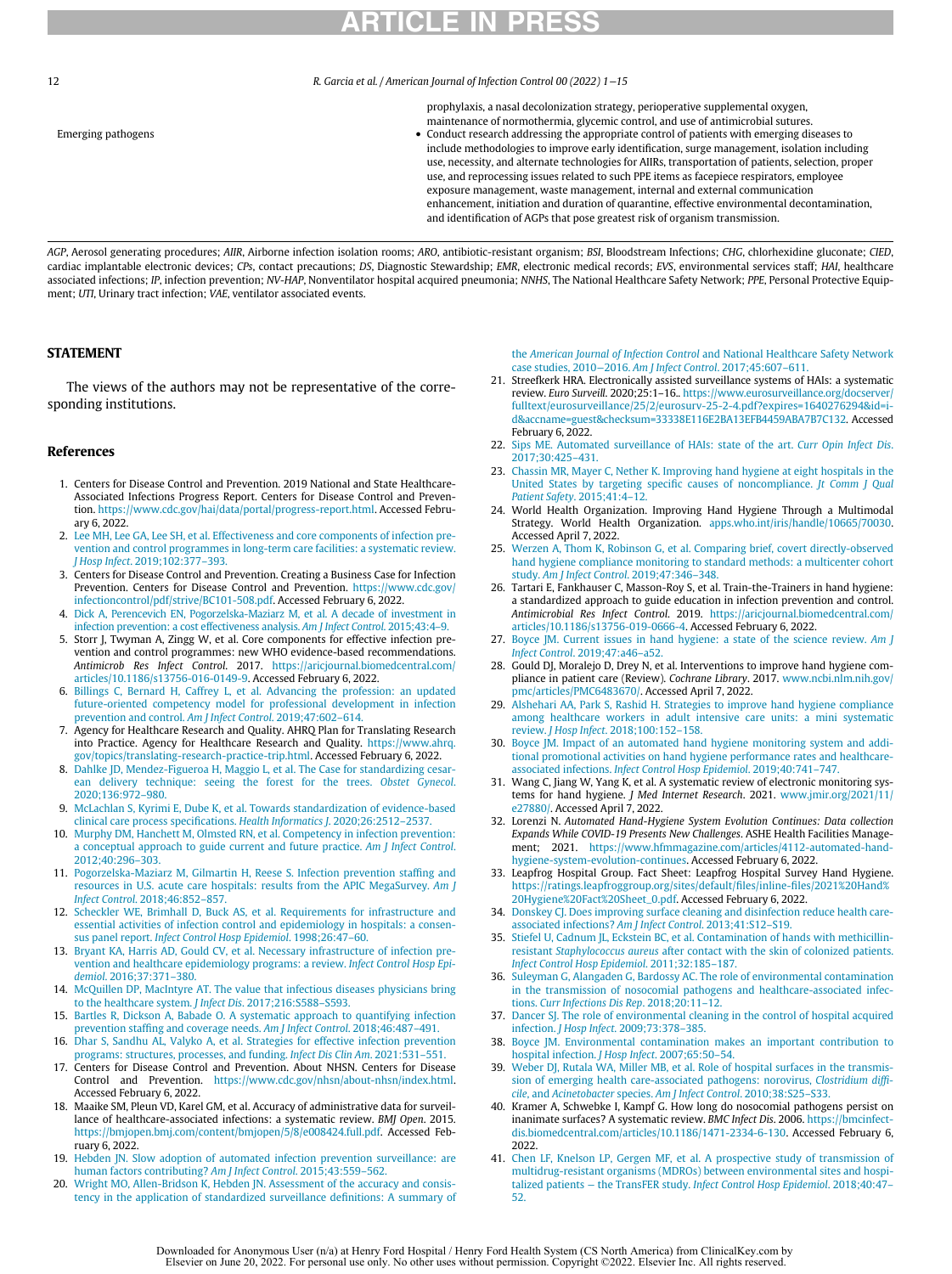#### R. Garcia et al. / American Journal of Infection Control 00 (2022) 1−15 13

- <span id="page-14-0"></span>42. [Cohen B, Liu J, Cohen AR, et al. Association between healthcare-associated infec](http://refhub.elsevier.com/S0196-6553(22)00357-1/sbref0042)[tion and exposure to hospital roommates and previous bed occupants with the](http://refhub.elsevier.com/S0196-6553(22)00357-1/sbref0042) same organism. [Infect Control Hosp Epidemiol](http://refhub.elsevier.com/S0196-6553(22)00357-1/sbref0042). 2018;39:541–546.
- <span id="page-14-26"></span><span id="page-14-1"></span>43. [Carling PC, Parry MF, Von Beheren SM. Healthcare Environmental Hygiene Study](http://refhub.elsevier.com/S0196-6553(22)00357-1/sbref0043) [Group. Identifying opportunities to enhance environmental cleaning in 23 acute](http://refhub.elsevier.com/S0196-6553(22)00357-1/sbref0043) care hospitals. [Infect Control Hosp Epidemiol](http://refhub.elsevier.com/S0196-6553(22)00357-1/sbref0043). 2008;29:1–7.
- <span id="page-14-27"></span><span id="page-14-2"></span>44. [Carling PC, von Bheren S, Kim P, et al. Intensive care unit environmental cleaning:](http://refhub.elsevier.com/S0196-6553(22)00357-1/sbref0044) [an evaluation in sixteen hospitals using a novel assessment tool.](http://refhub.elsevier.com/S0196-6553(22)00357-1/sbref0044) J Hosp Infect. [2008;68:39](http://refhub.elsevier.com/S0196-6553(22)00357-1/sbref0044)–44.
- <span id="page-14-29"></span><span id="page-14-28"></span><span id="page-14-3"></span>45. [Weber DJ, Rutala WA, Anderson DJ, et al. Effectiveness of ultraviolet devices and](http://refhub.elsevier.com/S0196-6553(22)00357-1/sbref0045) [hydrogen peroxide systems for terminal room decontamination: focus on clinical](http://refhub.elsevier.com/S0196-6553(22)00357-1/sbref0045) trials. [Am J Infect Control](http://refhub.elsevier.com/S0196-6553(22)00357-1/sbref0045). 2016;44:77–84.
- <span id="page-14-30"></span><span id="page-14-4"></span>46. [Snyder GM, Holyoak AD, Leary KE, et al. Effectiveness of visual inspection com](http://refhub.elsevier.com/S0196-6553(22)00357-1/sbref0046)[pared with non-microbiologic methods to determine the thoroughness of post](http://refhub.elsevier.com/S0196-6553(22)00357-1/sbref0046)discharge cleaning. [Antimicrob Resist Infect Control](http://refhub.elsevier.com/S0196-6553(22)00357-1/sbref0046). 2013;2:26.
- <span id="page-14-31"></span><span id="page-14-5"></span>47. [Huslage K, Rutala WA, Gergen MF, et al. Microbial assessment of high, medium, and](http://refhub.elsevier.com/S0196-6553(22)00357-1/sbref0047) [low-touch hospital room surfaces.](http://refhub.elsevier.com/S0196-6553(22)00357-1/sbref0047) Infect Control Hosp Epidemiol. 2013;34:211–212.
- <span id="page-14-32"></span><span id="page-14-6"></span>48. [Anderson DJ, Chen LF, Weber DJ, et al. Enhanced terminal room disinfection and](http://refhub.elsevier.com/S0196-6553(22)00357-1/sbref0048) [acquisition and infection caused by multidrug-resistant organisms and](http://refhub.elsevier.com/S0196-6553(22)00357-1/sbref0048) Clostridium difficile (the Benefi[ts of Enhanced Terminal Room Disinfection study\): a clus](http://refhub.elsevier.com/S0196-6553(22)00357-1/sbref0048)[ter-randomized, multicenter, crossover study.](http://refhub.elsevier.com/S0196-6553(22)00357-1/sbref0048) Lancet. 2017;389:805–814.
- <span id="page-14-33"></span><span id="page-14-7"></span>49. [Rutala WA, Weber DJ. Disinfectants used for environmental disinfection and new](http://refhub.elsevier.com/S0196-6553(22)00357-1/sbref0049) [room decontamination technology.](http://refhub.elsevier.com/S0196-6553(22)00357-1/sbref0049) Am J Infect Control. 2013;41:526–541.
- <span id="page-14-8"></span>50. Boyce JM. Modern technologies for improving cleaning and disinfection of environmental surfaces in hospitals. Antimicrob Resistance Infect Control. 2016. <https://aricjournal.biomedcentral.com/articles/10.1186/s13756-016-0111-x> . Accessed February 6, 2022.
- <span id="page-14-34"></span><span id="page-14-9"></span>51. [Falagas ME, Thomaidis PC, Kotsantis IK, et al. Airborne hydrogen peroxide for dis](http://refhub.elsevier.com/S0196-6553(22)00357-1/sbref0051)[infection of the hospital environment and infection control: a systematic review.](http://refhub.elsevier.com/S0196-6553(22)00357-1/sbref0051) J Hosp Infect[. 2011;78:171](http://refhub.elsevier.com/S0196-6553(22)00357-1/sbref0051)–177.
- <span id="page-14-35"></span><span id="page-14-10"></span>52. [Otter JA, Puchowicz M, Ryan D, et al. Feasibility of routinely using hydrogen per](http://refhub.elsevier.com/S0196-6553(22)00357-1/sbref0052)[oxide vapor to decontaminate rooms in a busy United States hospital.](http://refhub.elsevier.com/S0196-6553(22)00357-1/sbref0052) Infect Con[trol Hosp Epidemiol](http://refhub.elsevier.com/S0196-6553(22)00357-1/sbref0052). 2009;30:574–577.
- <span id="page-14-36"></span><span id="page-14-11"></span>53. [Marra AR, Schweizer ML, Edmond MB. No-touch disinfection methods to](http://refhub.elsevier.com/S0196-6553(22)00357-1/sbref0053) [decrease multidrug-resistant organism infections: a systematic review and](http://refhub.elsevier.com/S0196-6553(22)00357-1/sbref0053) meta-analysis. [Infect Control Hosp Epidemiol](http://refhub.elsevier.com/S0196-6553(22)00357-1/sbref0053). 2018;39:20–31.
- <span id="page-14-37"></span><span id="page-14-12"></span>54. [Cadnum JL, Jencson AL, Livingston SH, et al. Evaluation of an electrostatic spray](http://refhub.elsevier.com/S0196-6553(22)00357-1/sbref0054) [disinfectant technology for rapid decontamination of portable equipment and](http://refhub.elsevier.com/S0196-6553(22)00357-1/sbref0054) [large open areas in the era of SARS-CoV-2.](http://refhub.elsevier.com/S0196-6553(22)00357-1/sbref0054) Am J Infect Control. 2020;48:951–954.
- <span id="page-14-38"></span><span id="page-14-13"></span>55. [Murrell L, Hamilton EK, Johnson HB, et al. In](http://refhub.elsevier.com/S0196-6553(22)00357-1/sbref0055)fluence of a visible light continuous [environmental disinfection system on microbial contamination and surgical site](http://refhub.elsevier.com/S0196-6553(22)00357-1/sbref0055) [infections in orthopedic operating room.](http://refhub.elsevier.com/S0196-6553(22)00357-1/sbref0055) Am J Infect Control. 2019;47:804–810.
- <span id="page-14-40"></span><span id="page-14-39"></span><span id="page-14-14"></span>56. Inman T. Evaluation of a continuous decontamination technology in an intensive care unit. Center for Disease Control and Prevention. Decennial 2020. Infect Control Hosp Epidemiol. 2020. [https://www.cambridge.org/core/services/aop-cam](https://www.cambridge.org/core/services/aop-cambridge-core/content/view/81F3DFF7057C132BC4A13C7E5AACBAB5/S0899823X20012015a.pdf/evaluation-of-a-continuous-decontamination-technology-in-an-intensive-care-unit.pdf)[bridge-core/content/view/81F3DFF7057C132BC4A13C7E5AACBAB5/S0899823X](https://www.cambridge.org/core/services/aop-cambridge-core/content/view/81F3DFF7057C132BC4A13C7E5AACBAB5/S0899823X20012015a.pdf/evaluation-of-a-continuous-decontamination-technology-in-an-intensive-care-unit.pdf) [20012015a.pdf/evaluation-of-a-continuous-decontamination-technology-in-an](https://www.cambridge.org/core/services/aop-cambridge-core/content/view/81F3DFF7057C132BC4A13C7E5AACBAB5/S0899823X20012015a.pdf/evaluation-of-a-continuous-decontamination-technology-in-an-intensive-care-unit.pdf)[intensive-care-unit.pdf](https://www.cambridge.org/core/services/aop-cambridge-core/content/view/81F3DFF7057C132BC4A13C7E5AACBAB5/S0899823X20012015a.pdf/evaluation-of-a-continuous-decontamination-technology-in-an-intensive-care-unit.pdf). Accessed February 6, 2022.
- <span id="page-14-42"></span><span id="page-14-41"></span><span id="page-14-15"></span>57. [Sanguinet J, Edmiston C. Evaluation of dry hydrogen peroxide in reducing micro](http://refhub.elsevier.com/S0196-6553(22)00357-1/sbref0057)[bial bioburden in a healthcare facility.](http://refhub.elsevier.com/S0196-6553(22)00357-1/sbref0057) Am J Infect Control. 2021;49:985–990.
- <span id="page-14-16"></span>58. Naghavi M. Global burden of bacterial antimicrobial resistance in 2019: a systematic analysis. Lancet. 2022. [https://www.thelancet.com/journals/lancet/article/](https://www.thelancet.com/journals/lancet/article/PIIS0140-6736(21)02724-0/fulltext) [PIIS0140-6736\(21\)02724-0/fulltext.](https://www.thelancet.com/journals/lancet/article/PIIS0140-6736(21)02724-0/fulltext) Accessed February 6, 2022.
- <span id="page-14-44"></span><span id="page-14-43"></span><span id="page-14-17"></span>59. Centers for Disease Control and Prevention. CDC Launces Two Global Networks, Awards \$22 Million to Combat Antimicrobial Resistance and Infectious Diseases. CDC Newsroom. [https://www.cdc.gov/media/releases/2021/p1207-global](https://www.cdc.gov/media/releases/2021/p1207-global-action-healthcare-network.html)ction-healthcare-network.html. Accessed February 6, 2022.
- <span id="page-14-45"></span><span id="page-14-18"></span>60. Clinical and Laboratory Standards Institute. How Using CLSI's M100 Helps Fight Against Antimicrobial Resistance. Clinical and Laboratory Standards Institute; 2020. [https://clsi.org/about/blog/how-using-clsi-s-m100-helps-the-](https://clsi.org/about/blog/how-using-clsi-s-m100-helps-the-fight-against-antimicrobial-resistance/)fight[against-antimicrobial-resistance/](https://clsi.org/about/blog/how-using-clsi-s-m100-helps-the-fight-against-antimicrobial-resistance/). Accessed February 6, 2022.
- <span id="page-14-19"></span>61. [Humphries RM, Hindler JA, Epson E, et al. Carbapenem-resistant](http://refhub.elsevier.com/S0196-6553(22)00357-1/sbref0061) Enterobacteriaceae [detection practices in California: what are we missing?](http://refhub.elsevier.com/S0196-6553(22)00357-1/sbref0061) Clin Infect Dis. [2018;66:1061](http://refhub.elsevier.com/S0196-6553(22)00357-1/sbref0061)–1067.
- <span id="page-14-46"></span><span id="page-14-20"></span>62. World Health Organization. Global Priority List of Antibiotic-Resistant Bacteria to Guide Research, Discovery, and Development of New Antibiotics. World Health Organization. [https://www.who.int/medicines/publications/WHO-PPL-Short\\_](https://www.who.int/medicines/publications/WHO-PPL-Short_Summary_25Feb-ET_NM_WHO.pdf) [Summary\\_25Feb-ET\\_NM\\_WHO.pdf.](https://www.who.int/medicines/publications/WHO-PPL-Short_Summary_25Feb-ET_NM_WHO.pdf) Accessed February 6, 2022.
- <span id="page-14-47"></span><span id="page-14-21"></span>63. Centers for Disease Control and Prevention. Antibiotic Resistance & Patient Safety Portal. Centers for Disease Control and Prevention. [https://arpsp.cdc.gov/resour](https://arpsp.cdc.gov/resources/AR-PhenotypeDefinitions.pdf) [ces/AR-PhenotypeDe](https://arpsp.cdc.gov/resources/AR-PhenotypeDefinitions.pdf)finitions.pdf. Accessed February 6, 2022.
- <span id="page-14-48"></span><span id="page-14-22"></span>64. Centers for Disease Control and Prevention. Antibiotic Resistance Threats in the United States 2019. Centers for Disease Control and Prevention. [https://www.](https://www.cdc.gov/drugresistance/pdf/threats-report/2019-ar-threats-report-508.pdf) [cdc.gov/drugresistance/pdf/threats-report/2019-ar-threats-report-508.pdf.](https://www.cdc.gov/drugresistance/pdf/threats-report/2019-ar-threats-report-508.pdf) Accessed February 6, 2022.
- <span id="page-14-49"></span><span id="page-14-23"></span>65. National Healthcare Safety Network. Multidrug-Resistant Organism & Clostridioides difficile Infection (MDRO/CDI) Module. National Healthcare Safety Network. [https://www.cdc.gov/nhsn/pdfs/pscmanual/12pscmdro\\_cdadcurrent.pdf](https://www.cdc.gov/nhsn/pdfs/pscmanual/12pscmdro_cdadcurrent.pdf). Accessed February 6, 2022.
- <span id="page-14-50"></span><span id="page-14-24"></span>66. Centers for Disease Control and Prevention. Carbapenem-Resistant Enterobacterales (CRE). Centers for Disease Control and Prevention. [https://www.cdc.gov/hai/](https://www.cdc.gov/hai/organisms/cre/index.html) [organisms/cre/index.html](https://www.cdc.gov/hai/organisms/cre/index.html). Accessed February 6, 2022.
- <span id="page-14-51"></span><span id="page-14-25"></span>67. Centers for Disease Control and Prevention. Inter-Facility Infection Control Transfer Form for States Establishing HAI Prevention Collaboratives. Centers for

Disease Control and Prevention. [https://www.cdc.gov/hai/pdfs/toolkits/Interfacil](https://www.cdc.gov/hai/pdfs/toolkits/Interfacility-IC-Transfer-Form-508.pdf) [ity-IC-Transfer-Form-508.pdf](https://www.cdc.gov/hai/pdfs/toolkits/Interfacility-IC-Transfer-Form-508.pdf). Accessed April 5, 2022.

- 68. Centers for Disease Control and Prevention. Containing Multi-Drug-Resistant Organisms in a Long-Term Acute-Care Hospital. Florida Department of Health in Orange County. [https://www.cdc.gov/publichealthgateway/](https://www.cdc.gov/publichealthgateway/field-notes/2019/fl-mdro.html)field-notes/2019/fl[mdro.html](https://www.cdc.gov/publichealthgateway/field-notes/2019/fl-mdro.html). Accessed February 6, 2022.
- 69. [Edmiston CE, Garcia R, Barnden M, et al. Rapid diagnostics for bloodstream infec](http://refhub.elsevier.com/S0196-6553(22)00357-1/sbref0069)[tions: a primer for infection preventionists.](http://refhub.elsevier.com/S0196-6553(22)00357-1/sbref0069) Am J Infect Control. 2018;46:1060–1068.
- 70. [Climo MW, Yokee DS, Warren DK, et al. Effect of daily chlorhexidine bathing on](http://refhub.elsevier.com/S0196-6553(22)00357-1/sbref0070) [hospital-acquired infection.](http://refhub.elsevier.com/S0196-6553(22)00357-1/sbref0070) N Engl J Med. 2013;368:533–542.
- 71. [Milstone AM, Elward A, Song X, et al. Daily chlorhexidine bathing to reduce bac](http://refhub.elsevier.com/S0196-6553(22)00357-1/sbref0071)[teremia in critically ill children: a multicentre, cluster-randomized, crossover](http://refhub.elsevier.com/S0196-6553(22)00357-1/sbref0071) trial. Lancet[. 2013;381:1099](http://refhub.elsevier.com/S0196-6553(22)00357-1/sbref0071)–1106.
- 72. [Huang SS, Septimus E, Kleinman K, et al. Targeted versus universal decoloniza](http://refhub.elsevier.com/S0196-6553(22)00357-1/sbref0072)[tion to prevent ICU infection.](http://refhub.elsevier.com/S0196-6553(22)00357-1/sbref0072) N Engl J Med. 2013;368:2255–2265.
- 73. [Marschall J, Mermel LA, Fakih M, et al. Strategies to prevent central line associ](http://refhub.elsevier.com/S0196-6553(22)00357-1/sbref0073)[ated bloodstream infections in acute care hospitals: 2014 update.](http://refhub.elsevier.com/S0196-6553(22)00357-1/sbref0073) Infect Control [Hosp Epidemiol](http://refhub.elsevier.com/S0196-6553(22)00357-1/sbref0073). 2014;34:753–771.
- 74. [Huang SS, Septimus E, Kleinman K, et al. Chlorhexidine versus routine bathing to](http://refhub.elsevier.com/S0196-6553(22)00357-1/sbref0074) [prevent multidrug-resistant organisms and all-cause bloodstream infections in](http://refhub.elsevier.com/S0196-6553(22)00357-1/sbref0074) [general medical and surgical units \(ABATE Infection trial\): a cluster-randomized](http://refhub.elsevier.com/S0196-6553(22)00357-1/sbref0074) trial. Lancet[. 2019;393:1205](http://refhub.elsevier.com/S0196-6553(22)00357-1/sbref0074)–1215.
- 75. Kourtis AP, Hatfi[eld K, Baggs J, et al. Vital Signs: epidemiology and recent trends](http://refhub.elsevier.com/S0196-6553(22)00357-1/sbref0075) [in methicillin-resistant and in methicillin-susceptible](http://refhub.elsevier.com/S0196-6553(22)00357-1/sbref0075) Staphylococcus aureus [bloodstream infections - United States.](http://refhub.elsevier.com/S0196-6553(22)00357-1/sbref0075) MMWR Morb Mortal Wkly Rep. [2019;68:214](http://refhub.elsevier.com/S0196-6553(22)00357-1/sbref0075)–219.
- 76. [Schweizer ML, Chiang H-Y, Septimus E, et al. Association of a bundled interven](http://refhub.elsevier.com/S0196-6553(22)00357-1/sbref0076)[tion with surgical site infections among patients undergoing cardiac, hip, or knee](http://refhub.elsevier.com/S0196-6553(22)00357-1/sbref0076) surgery. JAMA[. 2015;313:2162](http://refhub.elsevier.com/S0196-6553(22)00357-1/sbref0076)–2171.
- 77. [Slawinski G, Lewicks E, Kempa M, et al. Infections of cardiac implantable elec](http://refhub.elsevier.com/S0196-6553(22)00357-1/sbref0077)[tronic devices. Epidemiology, classi](http://refhub.elsevier.com/S0196-6553(22)00357-1/sbref0077)fication, treatment, and prognosis. Adv Clin Exp Med[. 2019;28:263](http://refhub.elsevier.com/S0196-6553(22)00357-1/sbref0077)–270.
- 78. [Sandoe JA, Barlow G, Chambers JB, et al. Guidelines for the diagnosis, prevention](http://refhub.elsevier.com/S0196-6553(22)00357-1/sbref0078) [and management of implantable cardiac electronic device infection.](http://refhub.elsevier.com/S0196-6553(22)00357-1/sbref0078) J Antimicrob Chem[. 2015;70:325](http://refhub.elsevier.com/S0196-6553(22)00357-1/sbref0078)–359.
- 79. [Didier L. Povidone iodine: properties, mechanisms of action, and role in infec](http://refhub.elsevier.com/S0196-6553(22)00357-1/sbref0079)tion control and S. aureus decolonization. [Antimicrobial Agents Chem](http://refhub.elsevier.com/S0196-6553(22)00357-1/sbref0079). 2020;64: 1–[13.](http://refhub.elsevier.com/S0196-6553(22)00357-1/sbref0079)
- 80. [Mullen A, Wieland HJ, Wieser ES, et al. Perioperative participation of orthopedic](http://refhub.elsevier.com/S0196-6553(22)00357-1/sbref0080) [patients and surgical staff in a nasal decolonization intervention to reduce](http://refhub.elsevier.com/S0196-6553(22)00357-1/sbref0080) Staphylococcus [spp surgical site infections.](http://refhub.elsevier.com/S0196-6553(22)00357-1/sbref0080) Am J Infect Control. 2017;45:554–556.
- 81. [Septimus EJ, Schweizer ML. Decolonization in prevention of health care-associ](http://refhub.elsevier.com/S0196-6553(22)00357-1/sbref0081)ated infections. [Clin Microbiol Rev](http://refhub.elsevier.com/S0196-6553(22)00357-1/sbref0081). 2016;29:201–222.
- [Siegel JD, Rhinehart E, Jackson M, Chiarello L, Healthcare Infection Control Practi](http://refhub.elsevier.com/S0196-6553(22)00357-1/sbref0082)[ces Advisory Committee. Management of multidrug-resistant organisms in](http://refhub.elsevier.com/S0196-6553(22)00357-1/sbref0082) health care settings, 2006. Am J Infect Control[. 2007;35\(10 Suppl 2\):S165](http://refhub.elsevier.com/S0196-6553(22)00357-1/sbref0082)–S193.
- 83. [Marra AR, Edmond MB, Schweizer ML, et al. Discontinuing contact precautions](http://refhub.elsevier.com/S0196-6553(22)00357-1/sbref0083) [for multidrug-resistant organisms: a systematic literature review and meta-anal](http://refhub.elsevier.com/S0196-6553(22)00357-1/sbref0083)ysis. [Am J Infect Control](http://refhub.elsevier.com/S0196-6553(22)00357-1/sbref0083). 2018;46:333–340.
- 84. [Nair R, Perencevich EN, Goto M, et al. Patient care experience with utilization of](http://refhub.elsevier.com/S0196-6553(22)00357-1/sbref0084) [isolation precautions: systematic literature review and meta-analysis.](http://refhub.elsevier.com/S0196-6553(22)00357-1/sbref0084) Clin Microbiol Infect[. 2020;26:684](http://refhub.elsevier.com/S0196-6553(22)00357-1/sbref0084)–695.
- 85. [Martin EM, Bryant B, Grogan TR, et al. Noninfectious hospital adverse events](http://refhub.elsevier.com/S0196-6553(22)00357-1/sbref0085) [decline after elimination of contact precautions for MRSA and VRE.](http://refhub.elsevier.com/S0196-6553(22)00357-1/sbref0085) Infect Control [Hosp Epidemiol](http://refhub.elsevier.com/S0196-6553(22)00357-1/sbref0085). 2018;39:788–796.
- [Gandra S, Barysauskas CM, Mack DA, et al. Impact of contact precautions on falls,](http://refhub.elsevier.com/S0196-6553(22)00357-1/sbref0086) [pressure ulcers and transmission of MRSA and VRE in hospitalized patients.](http://refhub.elsevier.com/S0196-6553(22)00357-1/sbref0086) J Hosp Infect[. 2014;88:170](http://refhub.elsevier.com/S0196-6553(22)00357-1/sbref0086)–176.
- 87. [Knelson LP, Williams DA, Gergen MF, et al. A comparison of environmental con](http://refhub.elsevier.com/S0196-6553(22)00357-1/sbref0087)[tamination by patients infected or colonized with methicillin-resistant](http://refhub.elsevier.com/S0196-6553(22)00357-1/sbref0087) Staphylococcus aureus [or vancomycin-resistant](http://refhub.elsevier.com/S0196-6553(22)00357-1/sbref0087) enterococci: a multicenter study. Infect [Control Hosp Epidemiol](http://refhub.elsevier.com/S0196-6553(22)00357-1/sbref0087). 2014;35:872–875.
- 88. [Chang S, Sethi AK, Eckstein BC, et al. Skin and environmental contamination with](http://refhub.elsevier.com/S0196-6553(22)00357-1/sbref0088) Methicillin-Resistant Staphylococcus aureus [among carriers identi](http://refhub.elsevier.com/S0196-6553(22)00357-1/sbref0088)fied clinically [versus through active surveillance.](http://refhub.elsevier.com/S0196-6553(22)00357-1/sbref0088) Clin Infect Dis. 2009;48:1423–1428.
- 89. [Banach D, Bearman G, Barnden M, et al. Duration of contact precautions for](http://refhub.elsevier.com/S0196-6553(22)00357-1/sbref0089) acute-care settings. [Infect Control Hosp Epidemiol](http://refhub.elsevier.com/S0196-6553(22)00357-1/sbref0089). 2018;39:127–144.
- 90. [Thompson P, Teter J, Atrubin K. Incidence of health care-associated extended](http://refhub.elsevier.com/S0196-6553(22)00357-1/sbref0090)[spectrum](http://refhub.elsevier.com/S0196-6553(22)00357-1/sbref0090)  $\beta$ [-lactamase-positive patients before and after discontinuation of con](http://refhub.elsevier.com/S0196-6553(22)00357-1/sbref0090)tact precautions. [Am J Infect Control](http://refhub.elsevier.com/S0196-6553(22)00357-1/sbref0090). 2020;48:52–55.
- 91. [Ben-David D, Masarwa S, Fallach N, et al. Israel Long-term Care Facility \(LTCF\) CRE](http://refhub.elsevier.com/S0196-6553(22)00357-1/sbref0091) [Working Group. National Policy for Carbapenem-Resistant Enterobacteriaceae](http://refhub.elsevier.com/S0196-6553(22)00357-1/sbref0091) [\(CRE\) clearance and discontinuation of contact precautions for CRE carriers in](http://refhub.elsevier.com/S0196-6553(22)00357-1/sbref0091) [post-acute care hospitals in israel: impact on isolation-days and new acquisi](http://refhub.elsevier.com/S0196-6553(22)00357-1/sbref0091)tions. Clin Infect Dis[. 2021;72:829](http://refhub.elsevier.com/S0196-6553(22)00357-1/sbref0091)–835.
- 92. Bartsch SM, Wong KF, Mueller LE, et al. Modeling interventions to reduce the spread of multidrug-resistant organisms between health care facilities in a region. JAMA Netw Open. 2021. [https://jamanetwork.com/journals/jamanetwor](https://jamanetwork.com/journals/jamanetworkopen/fullarticle/2782668)[kopen/fullarticle/2782668](https://jamanetwork.com/journals/jamanetworkopen/fullarticle/2782668). Accessed February 6, 2022.
- 93. Centers for Disease Control and Prevention. Healthcare Infection Control Practices Committee. Record of the Proceedings. 2021. [https://www.cdc.gov/hicpac/pdf/](https://www.cdc.gov/hicpac/pdf/2021-August-HICPAC-Summary-508.pdf) [2021-August-HICPAC-Summary-508.pdf.](https://www.cdc.gov/hicpac/pdf/2021-August-HICPAC-Summary-508.pdf) Accessed February 6, 2022.
- 94. [Septimus EJ. Antimicrobial resistance. An antimicrobial/diagnostic stewardship](http://refhub.elsevier.com/S0196-6553(22)00357-1/sbref0094) [and infection prevention approach.](http://refhub.elsevier.com/S0196-6553(22)00357-1/sbref0094) Med Clin N Am. 2018;102:819–829.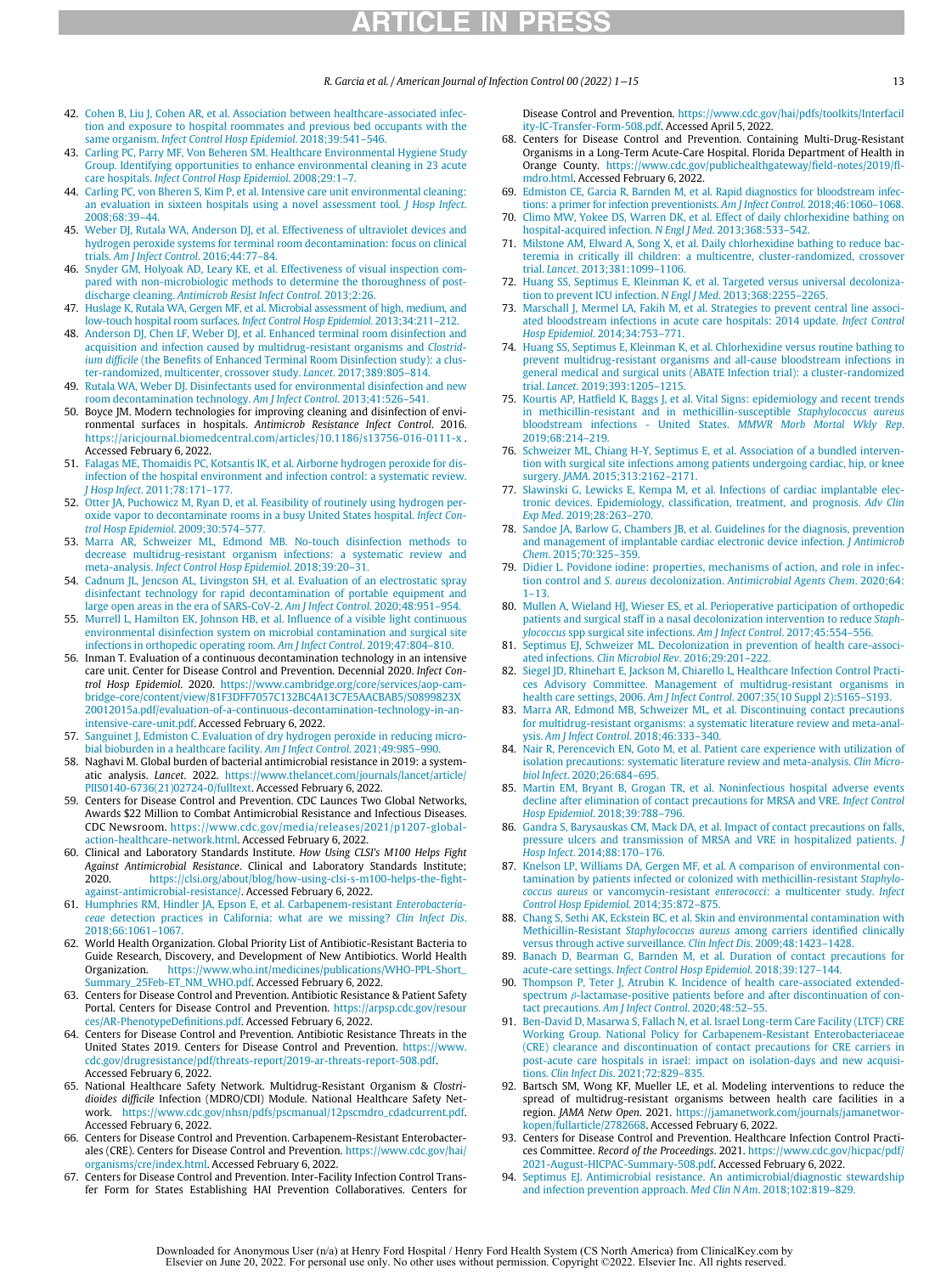#### 14 R. Garcia et al. / American Journal of Infection Control 00 (2022) 1−15

- <span id="page-15-0"></span>95. [Madden GR, Weinstein RA, Sifri CD. Diagnostic stewardship for healthcare-asso](http://refhub.elsevier.com/S0196-6553(22)00357-1/sbref0095)[ciated infections: opportunities and challenges to safely reduce test use.](http://refhub.elsevier.com/S0196-6553(22)00357-1/sbref0095) Infect [Control Hosp Epidemiol](http://refhub.elsevier.com/S0196-6553(22)00357-1/sbref0095). 2018;39:214–218.
- <span id="page-15-28"></span><span id="page-15-1"></span>96. [Jones K, Sibai J, Battjes R, Fakih MG. How and when nurses collect urine cultures](http://refhub.elsevier.com/S0196-6553(22)00357-1/sbref0096) [on catheterized patients: a survey of 5 hospitals.](http://refhub.elsevier.com/S0196-6553(22)00357-1/sbref0096) Am J Infect Control. [2016;44:173](http://refhub.elsevier.com/S0196-6553(22)00357-1/sbref0096)–176.
- <span id="page-15-29"></span><span id="page-15-2"></span>97. [Garcia RA, Spitzer ED, Beaudry J, et al. Multidisciplinary team review of best prac](http://refhub.elsevier.com/S0196-6553(22)00357-1/sbref0097)[tices for collection and handling of blood cultures to determine effective inter](http://refhub.elsevier.com/S0196-6553(22)00357-1/sbref0097)[ventions for increasing the yield of true-positive bacteremias, reducing](http://refhub.elsevier.com/S0196-6553(22)00357-1/sbref0097) [contamination, and eliminating false-positive central line-associated blood](http://refhub.elsevier.com/S0196-6553(22)00357-1/sbref0097)stream infections. [Am J Infect Control](http://refhub.elsevier.com/S0196-6553(22)00357-1/sbref0097). 2015;43:1222–1237.
- <span id="page-15-31"></span><span id="page-15-3"></span>98. Curren EJ, Lutgring JD, Kabbani S, et al. Advancing diagnostic stewardship for healthcare-associated infections, antibiotic resistance, and sepsis. Clin Infect Dis. 2021. <https://pubmed.ncbi.nlm.nih.gov/34346494/>. Accessed February 6, 2022.
- <span id="page-15-30"></span><span id="page-15-4"></span>99. World Health Organization. Diagnostic Stewardship. A Guide to Implementation in Antimicrobial Resistance Surveillance Sites. 2016. [https://apps.who.int/iris/handle/](https://apps.who.int/iris/handle/10665/251553) [10665/251553.](https://apps.who.int/iris/handle/10665/251553) Accessed February 6, 2022.
- <span id="page-15-32"></span><span id="page-15-5"></span>100. [Morency-Potvin P, Schwartz DN, Weinstein RA. Antimicrobial Stewardship: how](http://refhub.elsevier.com/S0196-6553(22)00357-1/sbref0100) [the microbiology laboratory can right the ship.](http://refhub.elsevier.com/S0196-6553(22)00357-1/sbref0100) Clin Micro Reviews. 2017;30:381– [407.](http://refhub.elsevier.com/S0196-6553(22)00357-1/sbref0100)
- <span id="page-15-33"></span><span id="page-15-6"></span>101. [Monsees EA, Tamma PD, Cosgrove SE, et al. Integrating bedside nurses into anti](http://refhub.elsevier.com/S0196-6553(22)00357-1/sbref0101)[biotic stewardship: a practical approach.](http://refhub.elsevier.com/S0196-6553(22)00357-1/sbref0101) Infect Control Hosp Epidemiol. [2019;40:579](http://refhub.elsevier.com/S0196-6553(22)00357-1/sbref0101)–584.
- <span id="page-15-34"></span><span id="page-15-7"></span>102. [Fakih M. Principles of highly reliable care: improving the culture of culturing](http://refhub.elsevier.com/S0196-6553(22)00357-1/sbref0102)[avoiding unnecessary urine cultures in catheterized patients. Ascension Health.](http://refhub.elsevier.com/S0196-6553(22)00357-1/sbref0102) [Clin Excellence](http://refhub.elsevier.com/S0196-6553(22)00357-1/sbref0102). 2014:1–20. February.
- <span id="page-15-35"></span><span id="page-15-8"></span>103. [Dik JH, Poelman R, Friedrich AW, et al. Integrated stewardship model comprising](http://refhub.elsevier.com/S0196-6553(22)00357-1/sbref0103) [antimicrobial, infection prevention and diagnostic stewardship \(AID Steward](http://refhub.elsevier.com/S0196-6553(22)00357-1/sbref0103)ship). J Clin Micro[. 2017;55:3306](http://refhub.elsevier.com/S0196-6553(22)00357-1/sbref0103)–3307.
- <span id="page-15-36"></span><span id="page-15-9"></span>104. [Messacar K, Parker SK, Todd JK, Dominguez SR. Implementation of rapid molecu](http://refhub.elsevier.com/S0196-6553(22)00357-1/sbref0104)[lar infectious disease diagnostics: the role of diagnostic and antimicrobial stew-](http://refhub.elsevier.com/S0196-6553(22)00357-1/sbref0104)ardship. J Clin Micro[. 2017;55:715](http://refhub.elsevier.com/S0196-6553(22)00357-1/sbref0104)–723.
- <span id="page-15-37"></span><span id="page-15-10"></span>105. Centers for Disease Control and Prevention. Urine Culture Stewardship in Hospitalized Patients. Centers for Disease Control and Prevention; 2019. [https://www.cdc.](https://www.cdc.gov/hai/prevent/cauti/index.html) [gov/hai/prevent/cauti/index.html](https://www.cdc.gov/hai/prevent/cauti/index.html). Accessed February 6, 2022.
- <span id="page-15-38"></span><span id="page-15-11"></span>106. [Choi EC, Chia YH, Koh YQ, et al. Appropriateness of blood culture: a comparison of](http://refhub.elsevier.com/S0196-6553(22)00357-1/sbref0106) [practices between the emergency department and general ward.](http://refhub.elsevier.com/S0196-6553(22)00357-1/sbref0106) Infect Dis Health[. 2019;24:49](http://refhub.elsevier.com/S0196-6553(22)00357-1/sbref0106)–55.
- <span id="page-15-39"></span><span id="page-15-12"></span>107. [Chen AI, Bilker WB, Hamilton KW, et al. Blood culture utilization at an academic](http://refhub.elsevier.com/S0196-6553(22)00357-1/sbref0107) [hospital: addressing a gap in benchmarking.](http://refhub.elsevier.com/S0196-6553(22)00357-1/sbref0107) Infect Control Hosp Epidemiol. [2018;39:1353](http://refhub.elsevier.com/S0196-6553(22)00357-1/sbref0107)–1359.
- <span id="page-15-40"></span><span id="page-15-13"></span>108. [Munigala S, Rojek R, Wood H, et al. Effect of changing urine testing orderables](http://refhub.elsevier.com/S0196-6553(22)00357-1/sbref0108) [and clinician order sets on inpatient urine culture testing: analysis from a large](http://refhub.elsevier.com/S0196-6553(22)00357-1/sbref0108) academic medical center. [Infect Control Hosp Epidemiol](http://refhub.elsevier.com/S0196-6553(22)00357-1/sbref0108). 2019;40:281–286.
- <span id="page-15-41"></span><span id="page-15-14"></span>109. [Kuper KM, Hamilton KW. Collaborative antimicrobial stewardship: working with](http://refhub.elsevier.com/S0196-6553(22)00357-1/sbref0109) [information technology.](http://refhub.elsevier.com/S0196-6553(22)00357-1/sbref0109) Infect Dis Clin N Am. 2020;34:31–49.
- <span id="page-15-42"></span><span id="page-15-15"></span>110. [Zimmerman FS, Assosu MV, Zevin S, Weiner-Well Y. Reducing blood culture con](http://refhub.elsevier.com/S0196-6553(22)00357-1/sbref0110)[tamination using an initial specimen diversion device.](http://refhub.elsevier.com/S0196-6553(22)00357-1/sbref0110) Am J Infect Control. [2019;47:822](http://refhub.elsevier.com/S0196-6553(22)00357-1/sbref0110)–826.
- <span id="page-15-43"></span><span id="page-15-16"></span>111. [White DR, Hamilton KW, Pegues DA, et al. The impact of a computerized clinical](http://refhub.elsevier.com/S0196-6553(22)00357-1/sbref0111) [decision support tool on inappropriate](http://refhub.elsevier.com/S0196-6553(22)00357-1/sbref0111) Clostridium difficile testing. Infect Control Hosp Epidemiol[. 2017;38:1204](http://refhub.elsevier.com/S0196-6553(22)00357-1/sbref0111)–1208.
- <span id="page-15-44"></span><span id="page-15-17"></span>112. [Dunn AN, Radakovich N, Ancker JS, et al. The impact of clinical decision support](http://refhub.elsevier.com/S0196-6553(22)00357-1/sbref0112) alerts on Clostridioides difficile [testing: a systematic review.](http://refhub.elsevier.com/S0196-6553(22)00357-1/sbref0112) Clin Infect Dis. [2021:987](http://refhub.elsevier.com/S0196-6553(22)00357-1/sbref0112)–994.
- <span id="page-15-45"></span><span id="page-15-18"></span>113. [Lee HS, Plechot K, Gohil S, Le J.](http://refhub.elsevier.com/S0196-6553(22)00357-1/sbref0113) Clostridium difficile: diagnosis and the conse[quence of over diagnosis.](http://refhub.elsevier.com/S0196-6553(22)00357-1/sbref0113) Infect Dis Ther. 2021;10:687-697
- <span id="page-15-46"></span><span id="page-15-19"></span>114. Muto C, Patrick A, Hess O, Rittmann BJ, et al. Accuracy of the NHSN Central-Line <sup>−</sup>Associated Bloodstream Infections (CLABSIs) Definition: The Experience of Two Geographically Proximal Hospitals. Decennial; 2020. [https://www.cambridge.org/](https://www.cambridge.org/core/services/aop-cambridgecore/content/view/8237F43447CEB831348F3AB0D163967C/S0899823X20011319a.pdf/accuracy-of-the-nhsn-central-lineassociated-bloodstream-infections-clabsis-definition-the-experience-of-two-geographically-proximal-hospitals.pdf) [core/services/aop-cambridgecore/content/view/8237F43447CEB831348-](https://www.cambridge.org/core/services/aop-cambridgecore/content/view/8237F43447CEB831348F3AB0D163967C/S0899823X20011319a.pdf/accuracy-of-the-nhsn-central-lineassociated-bloodstream-infections-clabsis-definition-the-experience-of-two-geographically-proximal-hospitals.pdf) [F3AB0D163967C/S0899823X20011319a.pdf/accuracy-of-the-nhsn-central-line](https://www.cambridge.org/core/services/aop-cambridgecore/content/view/8237F43447CEB831348F3AB0D163967C/S0899823X20011319a.pdf/accuracy-of-the-nhsn-central-lineassociated-bloodstream-infections-clabsis-definition-the-experience-of-two-geographically-proximal-hospitals.pdf)[associated-bloodstream-infections-clabsis-de](https://www.cambridge.org/core/services/aop-cambridgecore/content/view/8237F43447CEB831348F3AB0D163967C/S0899823X20011319a.pdf/accuracy-of-the-nhsn-central-lineassociated-bloodstream-infections-clabsis-definition-the-experience-of-two-geographically-proximal-hospitals.pdf)finition-the-experience-of-two[geographically-proximal-hospitals.pdf.](https://www.cambridge.org/core/services/aop-cambridgecore/content/view/8237F43447CEB831348F3AB0D163967C/S0899823X20011319a.pdf/accuracy-of-the-nhsn-central-lineassociated-bloodstream-infections-clabsis-definition-the-experience-of-two-geographically-proximal-hospitals.pdf) Accessed February 6, 2022.
- <span id="page-15-48"></span><span id="page-15-47"></span><span id="page-15-20"></span>115. [Beaudry J, ScottoDiMaso K. Reducing central line-associated bloodstream infec](http://refhub.elsevier.com/S0196-6553(22)00357-1/sbref0115)[tions on a hematologic malignancy and stem cell transplant unit.](http://refhub.elsevier.com/S0196-6553(22)00357-1/sbref0115) Clin J Oncology Nur[. 2020;24:148](http://refhub.elsevier.com/S0196-6553(22)00357-1/sbref0115)–153.
- <span id="page-15-49"></span><span id="page-15-21"></span>116. Holinga G. In vitro [antimicrobial effects of chlorhexidine diacetate versus chlor](http://refhub.elsevier.com/S0196-6553(22)00357-1/sbref0116)[hexidine free base dressings.](http://refhub.elsevier.com/S0196-6553(22)00357-1/sbref0116) J Wound Care. 2020;29:522–528.
- <span id="page-15-22"></span>117. O'[Horo JC. Arterial catheters as a source of bloodstream infection: a systematic](http://refhub.elsevier.com/S0196-6553(22)00357-1/sbref0117) [review and meta-analysis.](http://refhub.elsevier.com/S0196-6553(22)00357-1/sbref0117) Crit Care Med. 2014;42:1334–1339.
- <span id="page-15-50"></span><span id="page-15-23"></span>118. [Shingarev R. Natural history of tunneled dialysis catheters placed for hemodialy](http://refhub.elsevier.com/S0196-6553(22)00357-1/sbref0118)sis initiation. [J Vasc Interv Radiol](http://refhub.elsevier.com/S0196-6553(22)00357-1/sbref0118). 2013;24:1289–1294.
- <span id="page-15-24"></span>[Chopra V. Variation in use and outcomes related to midline catheters: results](http://refhub.elsevier.com/S0196-6553(22)00357-1/sbref0119) [from a multicentre pilot study.](http://refhub.elsevier.com/S0196-6553(22)00357-1/sbref0119) BMI Qual Saf. 2019;28:714–720.
- <span id="page-15-52"></span><span id="page-15-51"></span><span id="page-15-25"></span>120. [Kovacs CS. Hospital-acquired](http://refhub.elsevier.com/S0196-6553(22)00357-1/sbref0120) Staphylococcus aureus primary bloodstream infec[tion: a comparison of events that do and do not meet the central line-associated](http://refhub.elsevier.com/S0196-6553(22)00357-1/sbref0120) [blood stream infection de](http://refhub.elsevier.com/S0196-6553(22)00357-1/sbref0120)finition. Am J Infect Control. 2016;44:1252–1255.
- <span id="page-15-53"></span><span id="page-15-26"></span>121. [Keller S, Williams D, Rock C, et al. A new frontier: central line-associated blood](http://refhub.elsevier.com/S0196-6553(22)00357-1/sbref0121)[stream surveillance in home infusion therapy.](http://refhub.elsevier.com/S0196-6553(22)00357-1/sbref0121) Am J Infect Control. 2019;46:1419– [1421.](http://refhub.elsevier.com/S0196-6553(22)00357-1/sbref0121)
- <span id="page-15-54"></span><span id="page-15-27"></span>122. [Fakih M, Bufalino A, Strum L, et al. Coronavirus disease 2019 \(COVID 19\) pan](http://refhub.elsevier.com/S0196-6553(22)00357-1/sbref0122)[demic, central line-associated bloodstream infection \(CLABSI\), and catheter-](http://refhub.elsevier.com/S0196-6553(22)00357-1/sbref0122)

[associated urinary tract infection \(CAUTI\): the urgent need to refocus on hardwir](http://refhub.elsevier.com/S0196-6553(22)00357-1/sbref0122)ing prevention efforts. [Infect Control Hosp Epidemiol](http://refhub.elsevier.com/S0196-6553(22)00357-1/sbref0122). 2022;43:26–31.

- 123. Ji W, McKenna C, Ochoa A, et al. Development and assessment of objective surveillance definitions for nonventilator hospital-acquired pneumonia. JAMA Netw Open. 2019. [https://pubmed.ncbi.nlm.nih.gov/31626321/.](https://pubmed.ncbi.nlm.nih.gov/31626321/) Accessed February 6, 2022.
- 124. [Munro SC, Baker D, Giuliano KK, et al. Nonventilator hospital-acquired pneumo](http://refhub.elsevier.com/S0196-6553(22)00357-1/sbref0124)nia: a call to action. [Infect Control Hosp Epidemiol](http://refhub.elsevier.com/S0196-6553(22)00357-1/sbref0124). 2021;42:991–996.
- 125. [Giuliano KK, Baker D. Sepsis in the context of nonventilator hospital-acquired](http://refhub.elsevier.com/S0196-6553(22)00357-1/sbref0125) pneumonia. [Am J Crit Care](http://refhub.elsevier.com/S0196-6553(22)00357-1/sbref0125). 2020;29:9–14.
- 126. [Carey E, Blankenhorn R, Chen P, Munro S. Non-ventilator associated hospital](http://refhub.elsevier.com/S0196-6553(22)00357-1/sbref0126) [acquired pneumonia incidence and health outcomes among U.S. veterans from](http://refhub.elsevier.com/S0196-6553(22)00357-1/sbref0126) 2016-2020. [Am J Infect Control](http://refhub.elsevier.com/S0196-6553(22)00357-1/sbref0126). 2021;50:116–119.
- 127. Joint Commission Safety Briefing Issue 61. Preventing Non-ventilator Hospital-Acquired Pneumonia. The Joint Commission; 2021. [https://www.jointcommission.](https://www.jointcommission.org/-/media/tjc/newsletters/quick-safety-61-nvha-pneumonia-final-9-3-21.pdf) [org/-/media/tjc/newsletters/quick-safety-61-nvha-pneumonia-](https://www.jointcommission.org/-/media/tjc/newsletters/quick-safety-61-nvha-pneumonia-final-9-3-21.pdf)final-9-3-21.pdf. Accessed February 6, 2022.
- 128. [Giuliano KK, Penoyer D, Middleton A, Baker D. Original Research: oral care as pre](http://refhub.elsevier.com/S0196-6553(22)00357-1/sbref0128)[vention for nonventilator hospital-acquired pneumonia: a four-unit cluster ran](http://refhub.elsevier.com/S0196-6553(22)00357-1/sbref0128)[domized study.](http://refhub.elsevier.com/S0196-6553(22)00357-1/sbref0128) Am J Nurs. 2021;121:24–33.
- [Munro S, Haile-Mariam A, Greenwell C, et al. Implementation and dissemination](http://refhub.elsevier.com/S0196-6553(22)00357-1/sbref0129) [of a Department of Veterans Affairs oral care initiative to prevent hospital](http://refhub.elsevier.com/S0196-6553(22)00357-1/sbref0129) [acquired pneumonia among non-ventilated patients.](http://refhub.elsevier.com/S0196-6553(22)00357-1/sbref0129) Nurs Admin Q. 2018;42: 363–[372.](http://refhub.elsevier.com/S0196-6553(22)00357-1/sbref0129)
- 130. [Munro S, Phillips T, Hasselbeck R, et al. Implementing oral care as a nursing inter](http://refhub.elsevier.com/S0196-6553(22)00357-1/sbref0130)[vention to reduce hospital-acquired pneumonia across the United States depart](http://refhub.elsevier.com/S0196-6553(22)00357-1/sbref0130)[ment of veterans affairs healthcare system.](http://refhub.elsevier.com/S0196-6553(22)00357-1/sbref0130) Comput Inform Nurs. 2022;40:35–43.
- 131. Pneumonia (Ventilator-associated [VAP] and Non-ventilator associated Pneumonia [PNEU]) Event. Centers for Disease Control and Prevention; 2021. [https://www.](https://www.cdc.gov/nhsn/pdfs/pscmanual/6pscvapcurrent.pdf) [cdc.gov/nhsn/pdfs/pscmanual/6pscvapcurrent.pdf](https://www.cdc.gov/nhsn/pdfs/pscmanual/6pscvapcurrent.pdf). Accessed February 6, 2022.
- 132. Ventilator-Associated Event (VAE). Centers for Disease Control and Prevention; 2021. [https://www.cdc.gov/nhsn/pdfs/pscmanual/10-vae\\_](https://www.cdc.gov/nhsn/pdfs/pscmanual/10-vae_final.pdf)final.pdf. Accessed February 6, 2022.
- 133. [Spalding MC, Cripps MW, Minshall CT. Ventilator-associated pneumonia: new](http://refhub.elsevier.com/S0196-6553(22)00357-1/sbref0133) definitions. [Critical Care Clinics](http://refhub.elsevier.com/S0196-6553(22)00357-1/sbref0133). 2017;33:277–292.
- [Klompas M. Ventilator-associated events: what they are and what they are not.](http://refhub.elsevier.com/S0196-6553(22)00357-1/sbref0134) Respir Care[. 2019;64:953](http://refhub.elsevier.com/S0196-6553(22)00357-1/sbref0134)–961.
- 135. [Fan Y, Gao F, Wu Y, et al. Does ventilator associated event surveillance detect](http://refhub.elsevier.com/S0196-6553(22)00357-1/sbref0135) [ventilator-associated pneumonia in intensive care units? A systematic review](http://refhub.elsevier.com/S0196-6553(22)00357-1/sbref0135) [and meta-analysis.](http://refhub.elsevier.com/S0196-6553(22)00357-1/sbref0135) Crit Care. 2016;20:1–13.
- 136. [Zosa BM, Golob JF, Conrad-Schnetz KJ, et al. Current pneumonia surveillance](http://refhub.elsevier.com/S0196-6553(22)00357-1/sbref0136) [methodology: similar underestimation in trauma and surgical patients in the](http://refhub.elsevier.com/S0196-6553(22)00357-1/sbref0136) [intensive care unit.](http://refhub.elsevier.com/S0196-6553(22)00357-1/sbref0136) Surg Infect. 2017;18:558–562.
- 137. [Lee TB, Montgomery OG, Marx J, et al. Recommended practices for surveillance:](http://refhub.elsevier.com/S0196-6553(22)00357-1/sbref0137) [Association for Professionals in Infection Control and Epidemiology \(APIC\), Inc.](http://refhub.elsevier.com/S0196-6553(22)00357-1/sbref0137) [Am J Infect Control](http://refhub.elsevier.com/S0196-6553(22)00357-1/sbref0137). 2007;35:427–440.
- 138. [Nicolle LE, Gupta K, Bradley SF, et al. Clinical Practice Guideline for the Manage](http://refhub.elsevier.com/S0196-6553(22)00357-1/sbref0138)[ment of Asymptomatic Bacteriuria: 2019 Update by the Infectious Diseases Soci](http://refhub.elsevier.com/S0196-6553(22)00357-1/sbref0138)[ety of America.](http://refhub.elsevier.com/S0196-6553(22)00357-1/sbref0138) Clin Infect Dis. 2019;68:e83–e110.
- 139. [Horstman MJ, Spiegelman A, Naik AD, Trautner BW. National patterns of urine](http://refhub.elsevier.com/S0196-6553(22)00357-1/sbref0139) [testing during inpatient admission.](http://refhub.elsevier.com/S0196-6553(22)00357-1/sbref0139) Clin Infect Dis. 2017;65:1199–1205.
- 140. [Ashraf MS, Gaur S, Bushen OY, et al. Diagnosis, treatment, and prevention of uri](http://refhub.elsevier.com/S0196-6553(22)00357-1/sbref0140)[nary tract infections in post-acute and long-term care settings: a consensus state](http://refhub.elsevier.com/S0196-6553(22)00357-1/sbref0140)ment from AMDA'[s infection advisory subcommittee.](http://refhub.elsevier.com/S0196-6553(22)00357-1/sbref0140) J Am Med Dir Assoc. [2020;21:12](http://refhub.elsevier.com/S0196-6553(22)00357-1/sbref0140)–24.
- 141. [Hooton TM, Bradley SF, Cardenas DD, et al. Diagnosis, prevention, and treatment](http://refhub.elsevier.com/S0196-6553(22)00357-1/sbref0141) [of catheter-associated urinary tract infection in adults: 2009 International Clini](http://refhub.elsevier.com/S0196-6553(22)00357-1/sbref0141)[cal Practice Guidelines from the Infectious Diseases Society of America.](http://refhub.elsevier.com/S0196-6553(22)00357-1/sbref0141) Clin Infect Dis[. 2010;50:625](http://refhub.elsevier.com/S0196-6553(22)00357-1/sbref0141)–663.
- 142. [Fakih MG, Advani SD, Vaughn VM. Diagnosis of urinary tract infections: need for](http://refhub.elsevier.com/S0196-6553(22)00357-1/sbref0142) a reflective rather than reflexive approach. [Infect Control Hosp Epidemiol](http://refhub.elsevier.com/S0196-6553(22)00357-1/sbref0142). [2019;40:834](http://refhub.elsevier.com/S0196-6553(22)00357-1/sbref0142)–835.
- 143. [Garcia R, Spitzer E. Promoting appropriate urine culture management to improve](http://refhub.elsevier.com/S0196-6553(22)00357-1/sbref0143) [health care outcomes and the accuracy of catheter-associated urinary tract infec](http://refhub.elsevier.com/S0196-6553(22)00357-1/sbref0143)tions. [Am J Infect Control](http://refhub.elsevier.com/S0196-6553(22)00357-1/sbref0143). 2017;40:1143–1153.
- 144. [Humphries RM, Dien Bard J. Point-counterpoint: re](http://refhub.elsevier.com/S0196-6553(22)00357-1/sbref0144)flex cultures reduce labora[tory workload and improve antimicrobial stewardship in patients suspected of](http://refhub.elsevier.com/S0196-6553(22)00357-1/sbref0144) [having urinary tract infections.](http://refhub.elsevier.com/S0196-6553(22)00357-1/sbref0144) J Clin Microbiol. 2016;54:254–258.
- 145. [Advani SD, Fakih MG. The evolution of catheter-associated urinary tract infection](http://refhub.elsevier.com/S0196-6553(22)00357-1/sbref0145) [\(CAUTI\): is it time for more inclusive metrics?](http://refhub.elsevier.com/S0196-6553(22)00357-1/sbref0145) Infect Control Hosp Epidemiol. [2019;40:681](http://refhub.elsevier.com/S0196-6553(22)00357-1/sbref0145)–685.
- 146. [Edmiston CE, Spencer M, Lewis BD, et al. Reducing the risk of surgical site infec](http://refhub.elsevier.com/S0196-6553(22)00357-1/sbref0146)[tions: did we really think that SCIP would lead us to the promise land?](http://refhub.elsevier.com/S0196-6553(22)00357-1/sbref0146) Surg Infection[. 2011;12:169](http://refhub.elsevier.com/S0196-6553(22)00357-1/sbref0146)–177.
- 147. [Leaper DJ, Edmiston CE. World Health Organization: global guidelines for the pre](http://refhub.elsevier.com/S0196-6553(22)00357-1/sbref0147)[vention of surgical site infection.](http://refhub.elsevier.com/S0196-6553(22)00357-1/sbref0147) J Hosp Infect. 2017;95:135–136.
- 148. [Edmiston CE, Krepel C, Spencer M, et al. Evidence for preadmission showering](http://refhub.elsevier.com/S0196-6553(22)00357-1/sbref0148) [regimen to achieve maximal antiseptic skin surface concentrations of chlorhexi](http://refhub.elsevier.com/S0196-6553(22)00357-1/sbref0148)[dine gluconate, 4% in surgical patients.](http://refhub.elsevier.com/S0196-6553(22)00357-1/sbref0148) JAMA Surg. 2015;150:1027–1032.
- 149. [Association of PeriOperative Registered Nurses \(AORN\).](http://refhub.elsevier.com/S0196-6553(22)00357-1/sbref0149) Guidelines for Perioperative Practice[. AORN; 2021.](http://refhub.elsevier.com/S0196-6553(22)00357-1/sbref0149)
- 150. [Bratzler DW, Dellinger EP, Olsen KM, et al. Clinical Practice guidelines for antimi](http://refhub.elsevier.com/S0196-6553(22)00357-1/sbref0150)[crobial prophylaxis in surgery.](http://refhub.elsevier.com/S0196-6553(22)00357-1/sbref0150) Surg Infection. 2013;13:73–156.